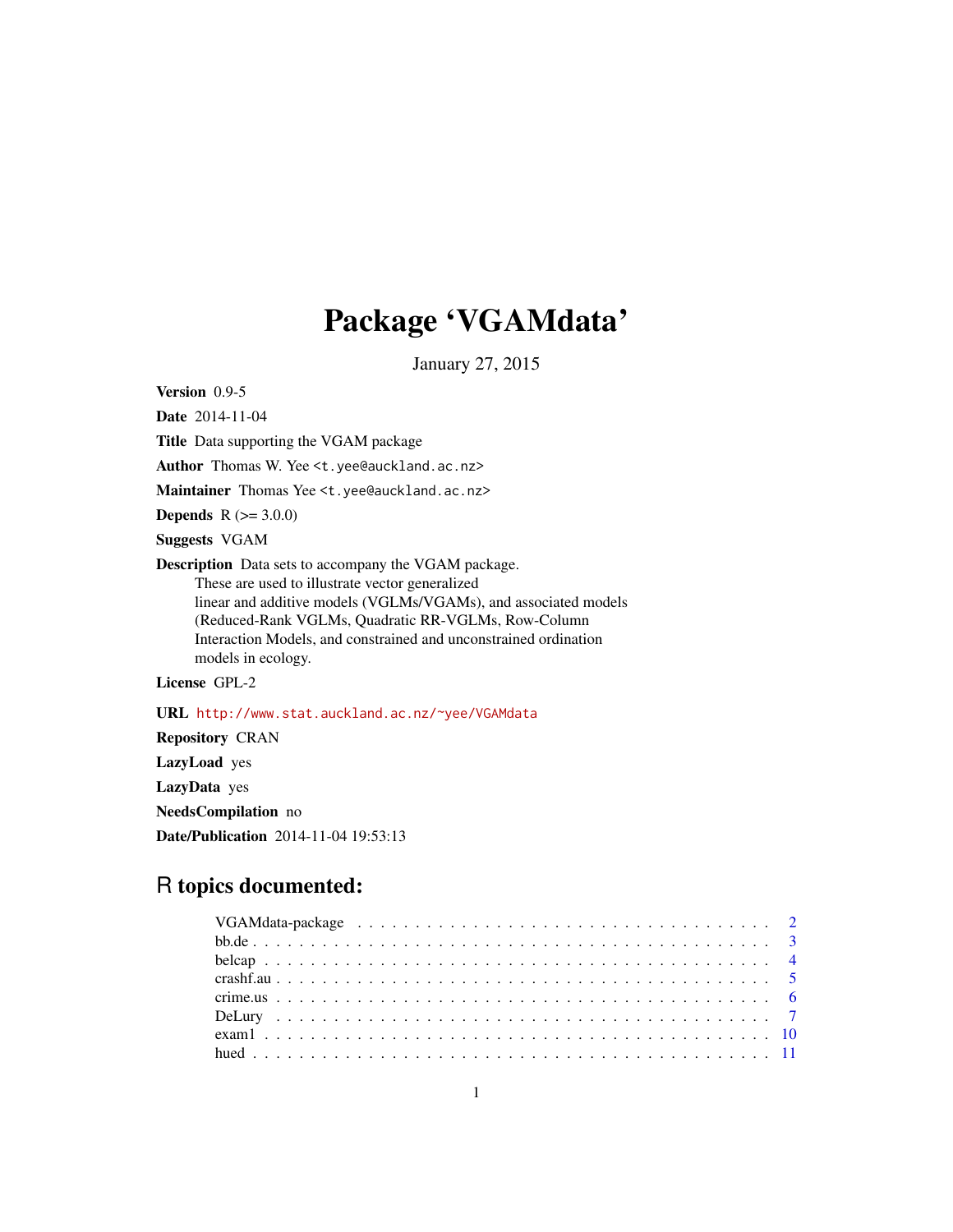<span id="page-1-0"></span>

| Index | 36 |
|-------|----|
|       |    |
|       |    |
|       |    |
|       |    |
|       |    |
|       |    |
|       |    |
|       |    |
|       |    |
|       |    |
|       |    |
|       |    |
|       |    |
|       |    |
|       |    |
|       |    |

VGAMdata-package *Data for the VGAM package*

# Description

VGAMdata is an assortment of larger data sets which are a useful resource for the VGAM package.

# Details

This package contains some larger data sets originally distributed with the VGAM package. Ideally both packages can be installed and loaded to be fully functional. The main intent was to limit the size of VGAM to a bare essential. Many data sets in my monograph will refer to data sets in either package.

#### Author(s)

Thomas W. Yee, <t.yee@auckland.ac.nz>.

Maintainer: Thomas Yee <t.yee@auckland.ac.nz>.

#### References

Yee, T. W. Vector Generalized Linear and Additive Models. *Monograph in preparation*.

# See Also

[VGAM-package](#page-0-0).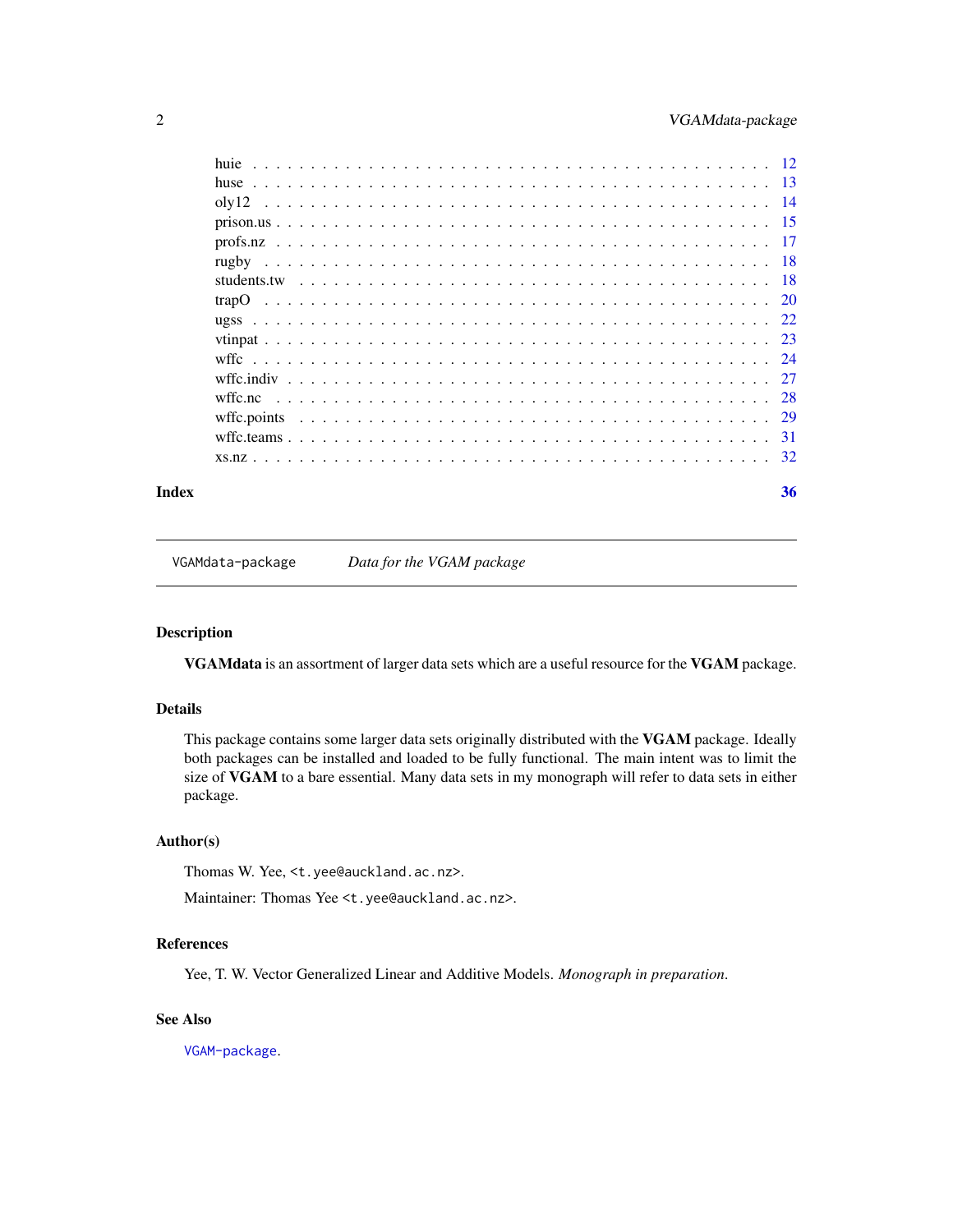#### <span id="page-2-0"></span> $b$ b.de  $3$

### Examples

```
# Example 1; xs.nz
head(xs.nz)
summary(xs.nz)
# Example 2; ugss
head(ugss)
summary(ugss)
```
bb.de *Battle of Britain Data (a Luftwaffe subset)*

# Description

Luftwaffe losses during a subset of the Battle of Britain.

#### Usage

data(bb.de)

# Format

The format is a 3-dimensional array. The first dimension is the event (in order: shot down or failed to return, written off, seriously damaged), the second dimension is the day, the third is the aircraft type.

# Details

This is a Battle of Britain data set of Luftwaffe losses during operations 26 August–31 August 1940 continued on to 1–7 September 1940. The aircraft types are prefixed Bf for Messerschmitt (Bayerische Flugzeugwerke), Do for Dornier, He for Heinkel, Ju for Junkers.

Note that p.151 and p.165 of Bowyer (1990) contain tables (during the first week of September) and almost the same data; however, the former is labelled "shot down" whereas the latter is "shot down or failed to return". The latter is used here. Also, there are some other small discrepancies.

Yet to do: add the data available at other dates, and include the RAF data.

# Source

Bowyer, M. J. F. (1990) *The Battle of Britain: 50 years On*. Patrick Stephens Limited, Northamptonshire, U.K.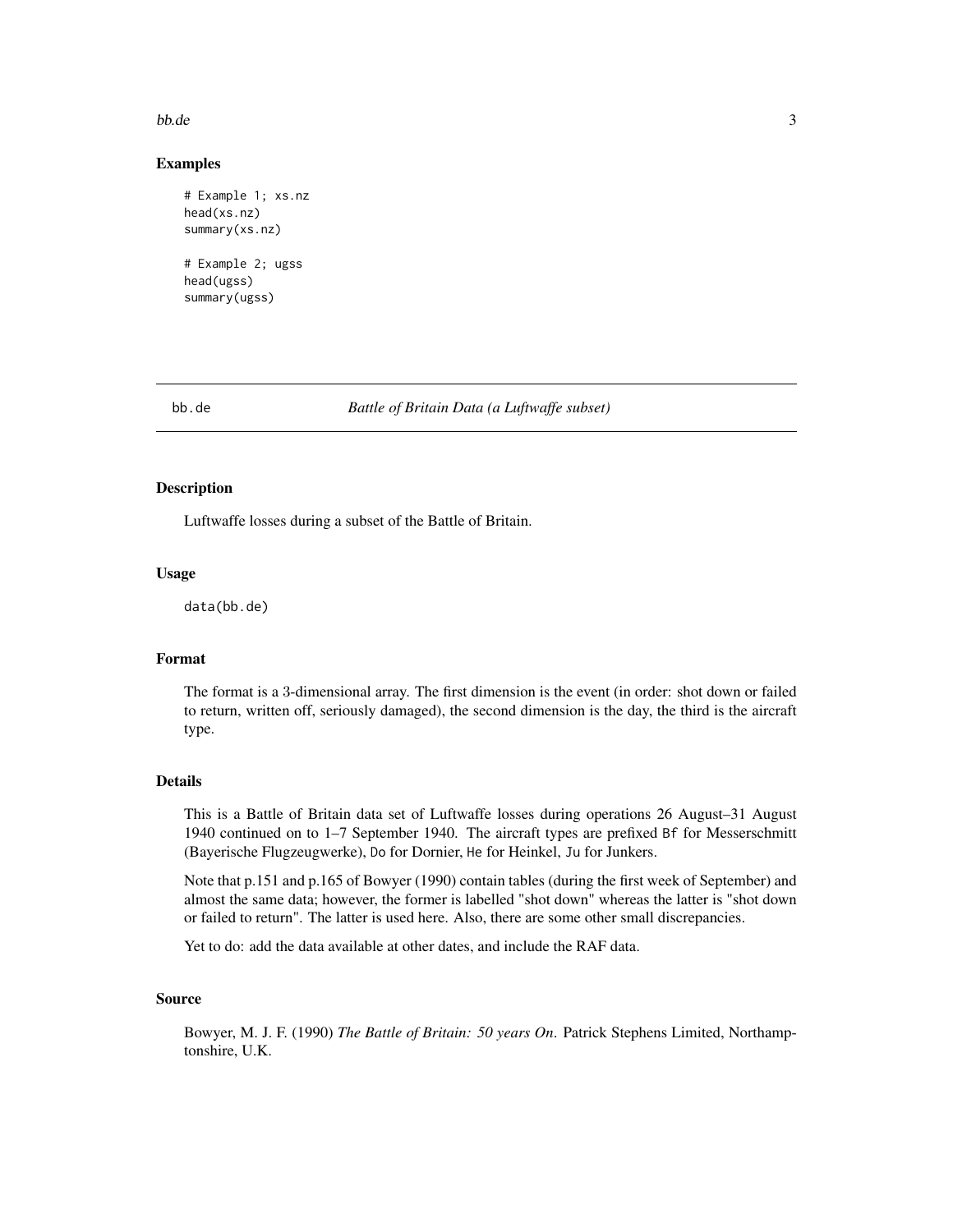#### Examples

```
data(bb.de)
bb.de[,, "Bf109"]
## Not run:
plot(bb.de["sdown",, "Bf109"] ~ as.Date(dimnames(bb.de)[[2]]),
     type = "h", col = "blue", las = 1, lwd = 3,ylab = "Frequency", xlab = "1940",
     main = "Numbers shot down (Bf 109)")
abline(h = c(5, 10, 15, 20), 1ty = "dashed", col = "grey")points(bb.de["sdown",,"Bf109"] ~ as.Date(dimnames(bb.de)[[2]]), col = "blue")
## End(Not run)
```
## belcap *BELCAP Dental Data*

#### Description

A prospective data set containing the DMFT index of childeren in Belo Horizonte at the beginning and end of the BELCAP study.

#### Usage

data(belcap)

#### Format

A data frame with 797 observations on the following 5 variables.

dmftb a numeric vector, DMFT-Index at the beginning of the study.

dmfte a numeric vector, DMFT-Index at the end of the study.

gender a factor with levels  $\theta$  = female, 1 = male.

- ethnic a factor with levels  $1 = \text{dark}$ ,  $2 = \text{white}$ ,  $3 = \text{black}$ .
- school the kind of prevention measure. A factor with levels  $1 = \text{oral health education}, 2 = \text{all four}$ methods,  $3 =$  control group,  $4 =$  enrichment of the school diet with ricebran,  $5 =$  mouthrinse with  $0.2\%$  NaF-solution,  $6 = \text{oral}$  hygiene.

#### Details

This data set is from the Belo Horizonte Caries Prevention (BELCAP) study. The data is collected from children in Belo Horizonte (Brazil) aged seven years at the start of the study. In in order to determine which method(s) were best for preventing tooth decay, six treatments were randomized to six separate schools. The measure used is the decayed, missing and filled teeth (DMFT) index—a well known and important measure of a person's dental health. Only the eight deciduous molars are considered, so the lowest value is 0, and the highest is 8.

<span id="page-3-0"></span>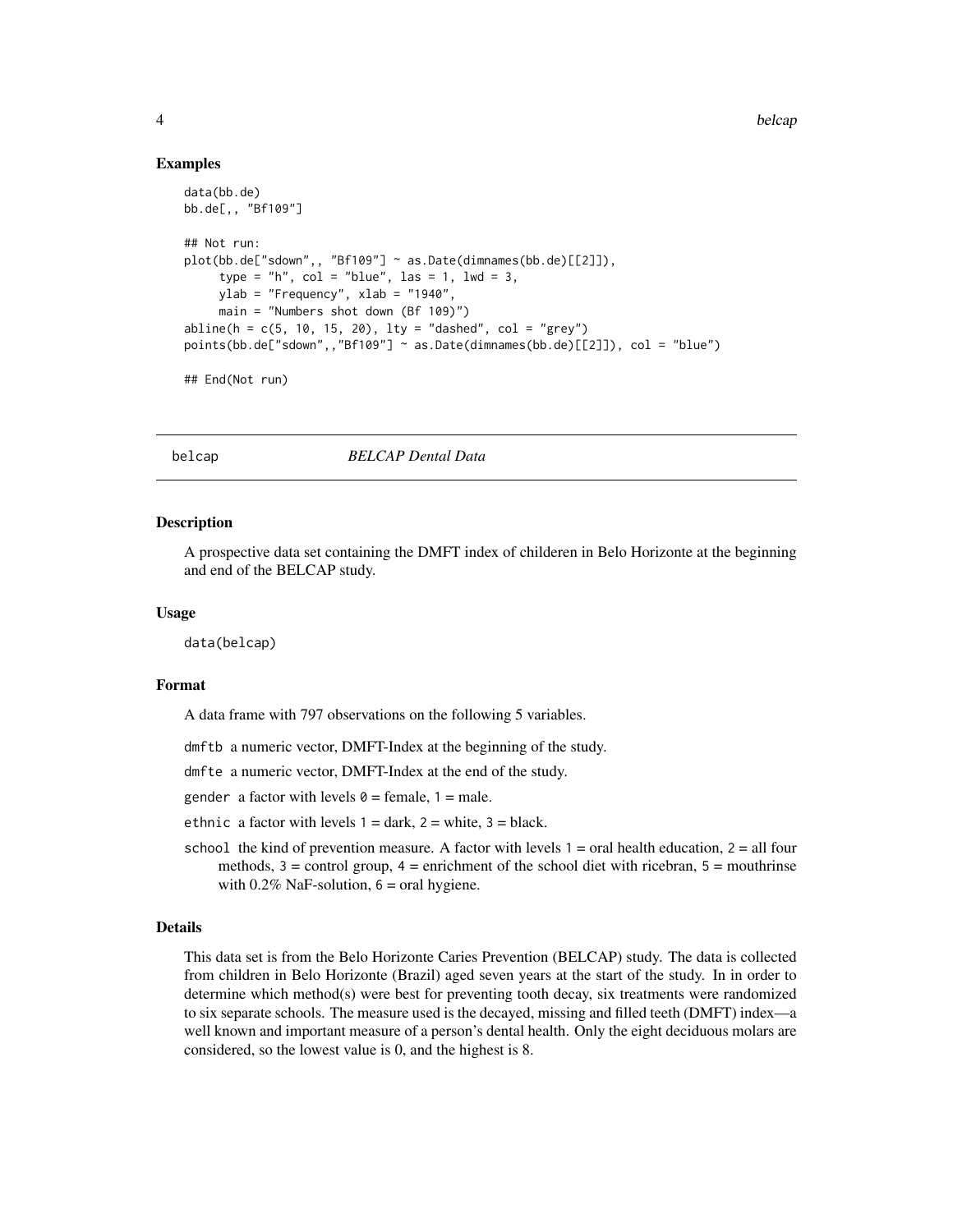#### <span id="page-4-0"></span>crashf.au 5

#### Source

<http://onlinelibrary.wiley.com> contains the data file (a supplement of the JRSSA article). Downloaded in January 2014 and formatted into R by J. T. Gray, jamsgry@gmail.com.

#### References

Bohning, D., D. Ekkehart, P. Schlattmann, L. Mendonca, and U. Kircher (1999). The Zero-Inflated Poisson Model and the Decayed, Missing and Filled Teeth Index in Dental Epidemiology, *Journal of the Royal Statistical Society, A* 162(2), 195–209.

## Examples

```
data(belcap)
## maybe str(belcap) ; plot(belcap) ...
```
crashf.au *Fatal Crashes on Australian Roads 2010–2012*

#### Description

The number of fatal road crashes on Australian roads during 2010–2012. They are cross-classified by time of day (in 6 hour blocks) and day of the week.

#### Usage

data(crashf.au)

#### Format

A data frame with 4 observations on the following 7 variables.

Mon, Tue, Wed, Thu, Fri, Sat, Sun Day of the week.

#### Details

Each cell is the aggregate number of crashes reported in Australia during each six hour time block throughout the years 2010–2012. The rownames are the time period the crashes took place in. Morning is from 3:00am to 8:59am, midday is from 9:00am to 2:59pm, evening is from 3:00pm to 8:59pm and night is from 9:00pm to 2:59am.

#### Source

[http://www.bitre.gov.au/publications/ongoing/files/RDA\\_Summary\\_2012\\_June.pdf](http://www.bitre.gov.au/publications/ongoing/files/RDA_Summary_2012_June.pdf)

#### References

Road Deaths Australia; 2012 Statistical Summary. Department of Infrastructure and Transport, Australian Government; ISSN: 1323–3688

Downloaded by J. T. Gray, April 2014.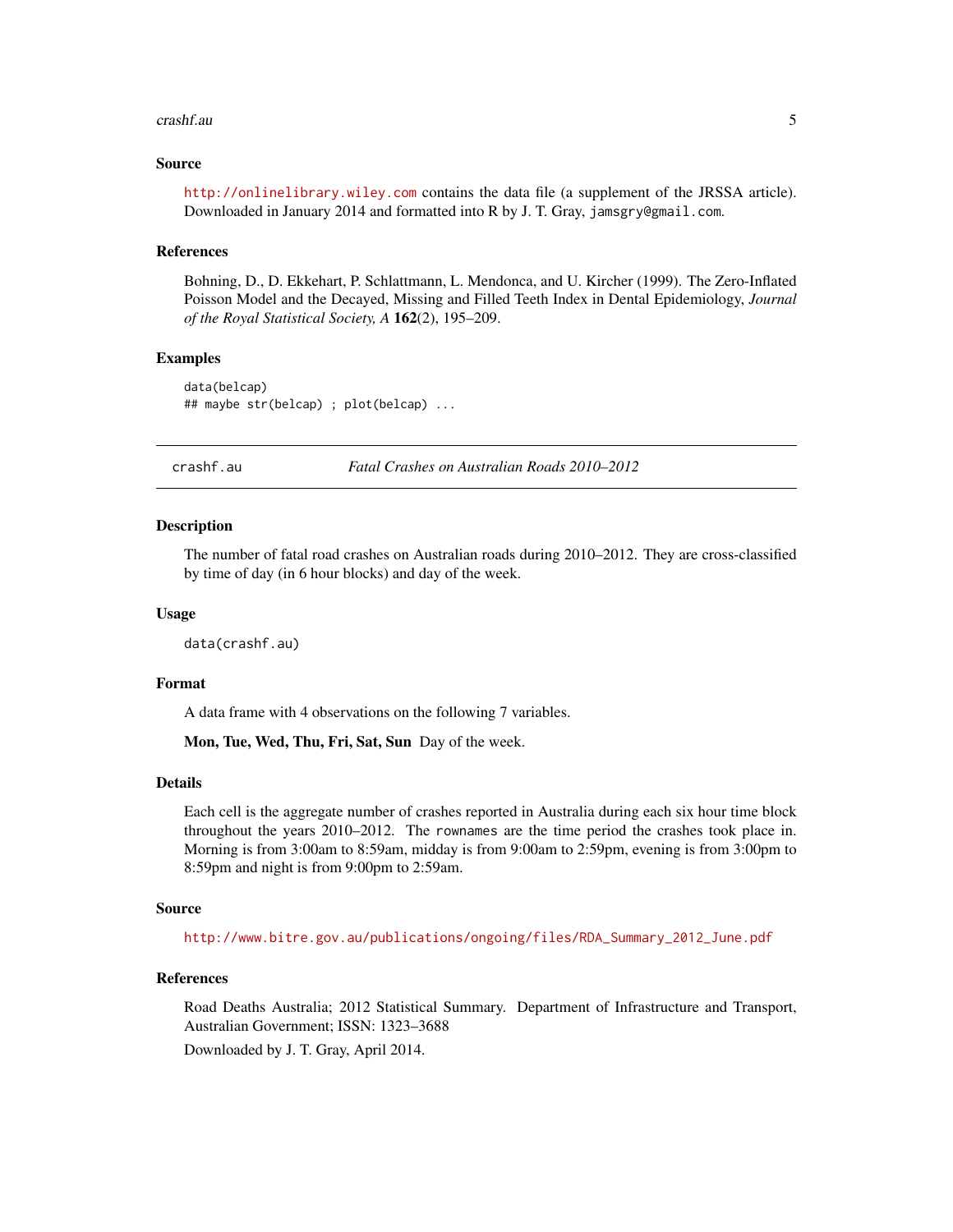<span id="page-5-0"></span>6 crime.us

# Examples

crashf.au

crime.us *Estimated Crime in 2009 in USA*

#### Description

Crime totals and rates, cross-classified by US state, during 2009.

#### Usage

data(crime.us)

# Format

A data frame with 50 observations on the following 22 variables.

State a character vector. White spaces have been replaced by underscores.

Population a numeric vector

ViolentCrimeTotal a numeric vector

Murder a numeric vector

Rape a numeric vector

Robbery a numeric vector

Assault a numeric vector

PropertyCrimeTotal a numeric vector

Burglary a numeric vector

LarcenyTheft a numeric vector

MotorVehicleTheft a numeric vector

ViolentCrimeRate a numeric vector

MurderRate a numeric vector

RapeRate a numeric vector

RobberyRate a numeric vector

AssaultRate a numeric vector

PropertyCrimeRate a numeric vector

BurglaryRate a numeric vector

LarcenyTheftRate a numeric vector

MotorVehicleTheftRate a numeric vector

stateNumber a numeric vector, running from 1 to 50.

abbrev State name as a character vector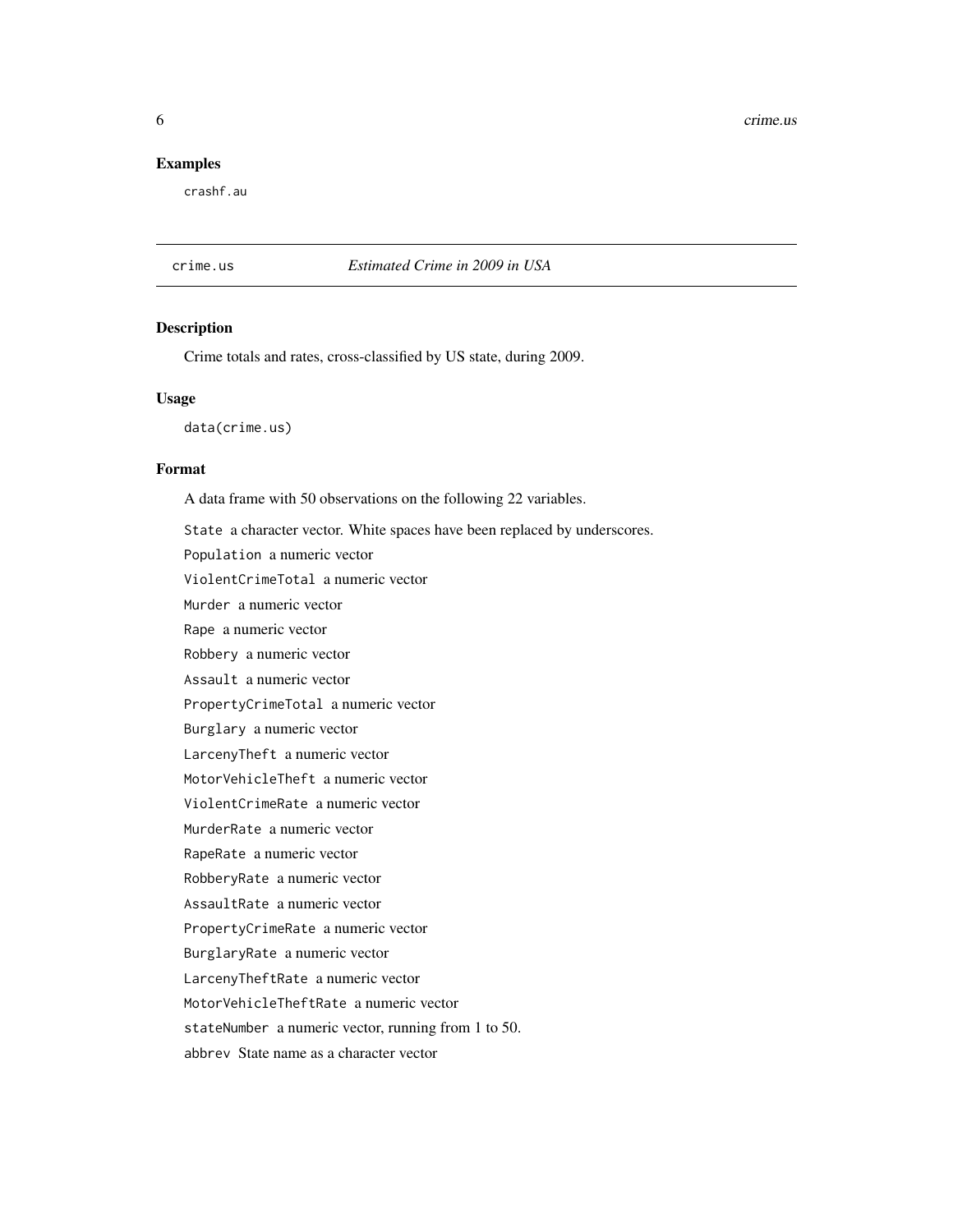#### <span id="page-6-0"></span>DeLury 7

# Details

Each row is a state of the United States of America. The first half of the columns tend to be totals, and the second half are crime rates per 100,000 population.

The data frame was downloaded as a .csv file and edited. The full column names are: State, Population, Violent crime total, Murder and nonnegligent Manslaughter, Forcible rape, Robbery, Aggravated assault, Property crime total, Burglary, Larceny-theft, Motor vehicle theft, Violent Crime rate, Murder and nonnegligent manslaughter rate, Forcible rape rate, Robbery rate, Aggravated assault rate, Property crime rate, Burglary rate, Larceny-theft rate, Motor vehicle theft rate, state Number, abbreviation. Technical details governing the data set are given in the URL.

# Source

<http://www.ucrdatatool.gov>, [http://www.ucrdatatool.gov/Search/Crime/State/RunCrim](http://www.ucrdatatool.gov/Search/Crime/State/RunCrimeOneYearofData.cfm)eOneYearofData. [cfm](http://www.ucrdatatool.gov/Search/Crime/State/RunCrimeOneYearofData.cfm)

#### Examples

```
## Not run: # Louisiana is the one outlier
plot(MurderRate ~ stateNumber, crime.us,
     axes = FALSE, type = nh'', col = 1:6,
     main = "USA murder rates in 2009 (per 100,000 population)")
axis(1, with(crime.us, abbrev), at = with(crime.us, stateNumber),
     col = 1:6, col.title = 1:6, cexr. lab = 0.5)
axis(2)
## End(Not run)
tail(crime.us[ sort.list(with(crime.us, MurderRate)), ])
```
<span id="page-6-1"></span>DeLury *DeLury's Method for Population Size Estimation*

# Description

Computes DeLury's method or Leslie's method for estimating a biological population size.

#### Usage

```
DeLury(catch, effort, type = c("DeLury","Leslie"), ricker = FALSE)
```
# Arguments

|        | catch, effort Catch and effort. These should be numeric vectors of equal length.                              |
|--------|---------------------------------------------------------------------------------------------------------------|
| type   | Character specifying which of the DeLury or Leslie models is to be fitted. The<br>default is the first value. |
| ricker | Logical. If TRUE then the Ricker (1975) modification is computed.                                             |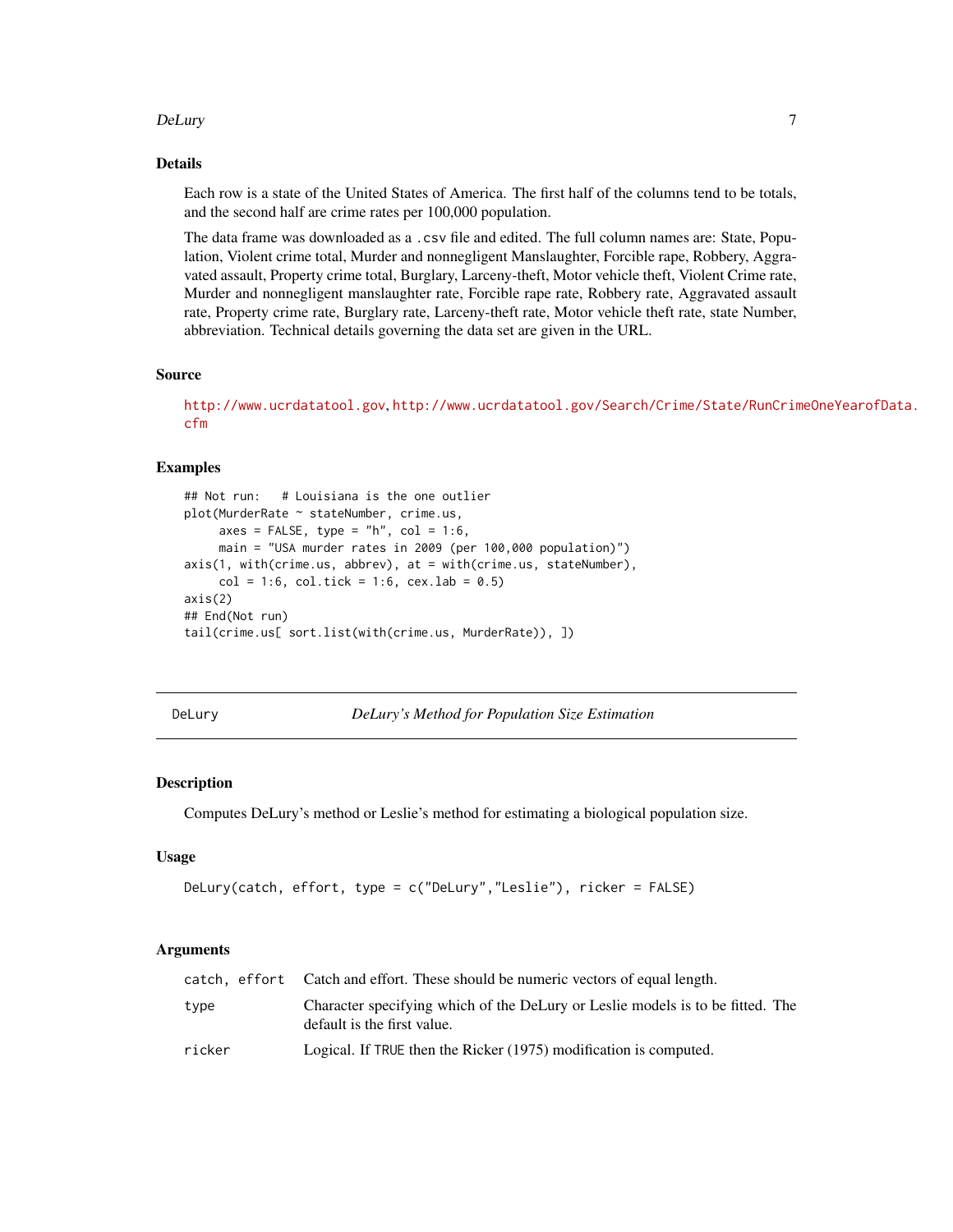#### Details

This simple function implements the methods of DeLury (1947). These are called the DeLury and Leslie models. Note that there are many assumptions. These include: (i) Catch and effort records are available for a series of consecutive time intervals. The catch for a given time interval, specified by t, is  $c(t)$ , and the corresponding effort by  $e(t)$ . The *catch per unit effort* (CPUE) for the time interval t is  $C(t) = c(t)/e(t)$ . Let  $d(t)$  represent the proportion of the population captured during the time interval t. Then  $d(t) = k(t)e(t)$  so that  $k(t)$  is the proportion of the population captured during interval  $t$  by one unit of effort. Then  $k(t)$  is called the *catchability*, and the *intensity* of effort is  $e(t)$ . Let  $E(t)$  and  $K(t)$  be the total effort and total catch up to interval t, and  $N(t)$  be the number of individuals in the population at time t. It is good idea to plot  $log(C(t))$  against  $E(t)$  for type = "DeLury" and  $C(t)$  versus  $K(t)$  for type = "Leslie".

The other assumptions are as follows.

(ii) The population is closed—the population must be closed to sources of animals such as recruitment and immigration and losses of animals due to natural mortality and emigration.

(iii) Catchability is constant over the period of removals.

(iv) The units of effort are independent, i.e., the individual units of the method of capture (i.e., nets, traps, etc) do not compete with each other.

(v) All fish are equally vulnerable to the method of capture—source of error may include gear saturation and trap-happy or trap-shy individuals.

(vi) Enough fish must be removed to substantially reduce the CPUE.

(vii) The catches may remove less than 2% of the population.

Also, the usual assumptions of simple regression such as

(viii) random sampling,

(ix) the independent variable(s) are measured without error—both catches and effort should be known, not estimated,

(x) a line describes the data,

(xi) the errors are independent and normally distributed.

# Value

A list with the following components.

|              | catch, effort Catch and effort. Same as the original vectors. These correspond to $c(t)$ and<br>$e(t)$ respectively.                     |
|--------------|------------------------------------------------------------------------------------------------------------------------------------------|
| type, ricker | Same as input.                                                                                                                           |
| <b>N0</b>    | an estimate of the population size at time 0. Only valid if the assumptions are<br>satisfied.                                            |
| <b>CPUE</b>  | Catch Per Unit Effort = $C(t)$ .                                                                                                         |
| K, E         | $K(t)$ and $E(t)$ . Only one is computed depending on type.                                                                              |
| lmfit        | the $lm$ object from the fit of $log(CPUE)$ on K (when type = "Leslie"). Note<br>that the x component of the object is the model matrix. |

<span id="page-7-0"></span>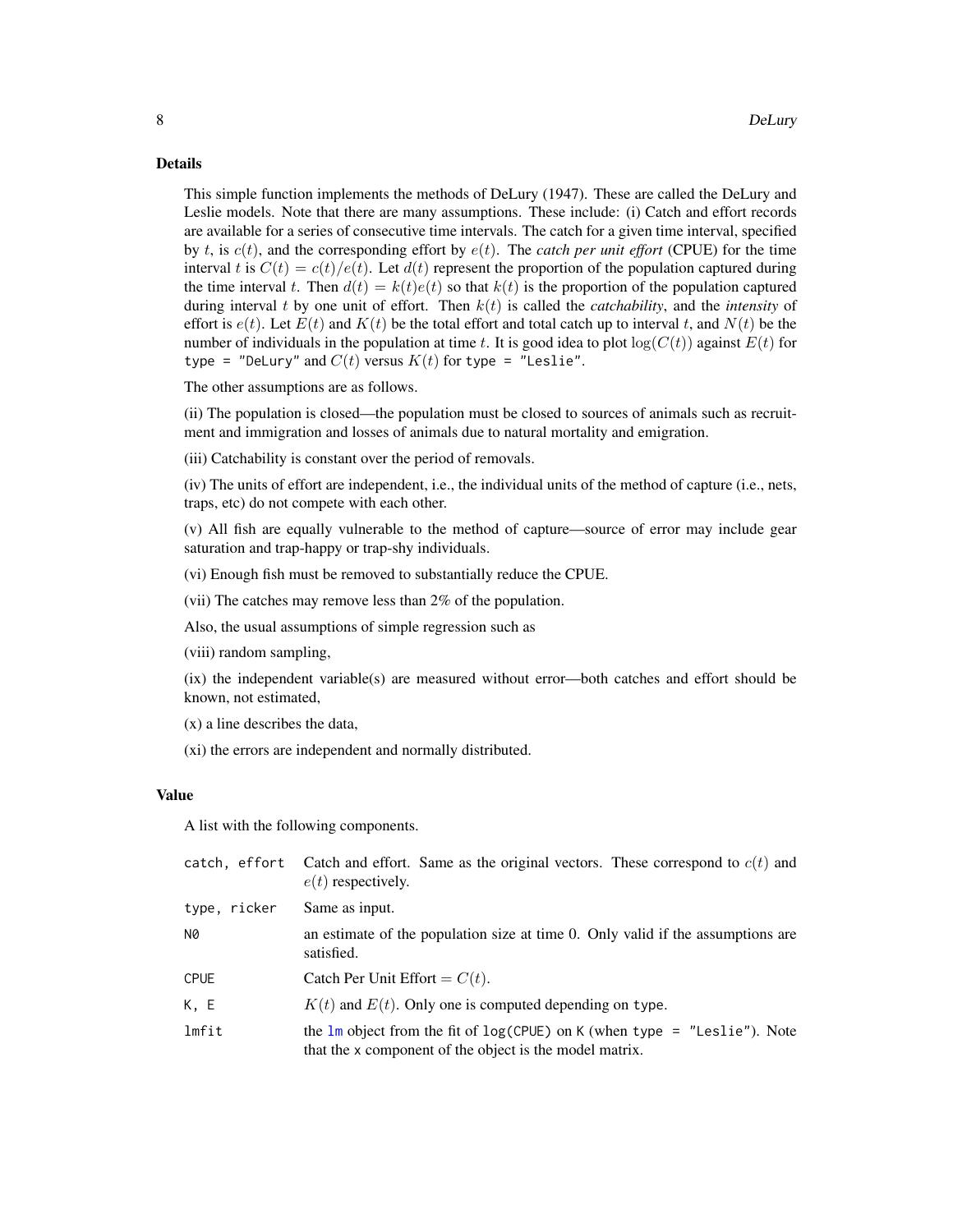#### <span id="page-8-0"></span>DeLury 9

#### **Note**

The data in the example below comes from DeLury (1947), and some plots of his are reproduced. Note that he used log to base 10 whereas natural logs are used here. His plots had some observations obscured by the y-axis!

The DeLury method is not applicable to the data frame [wffc.nc](#page-27-1) since the 2008 World Fly Fishing Competition was strictly catch-and-release.

# Author(s)

T. W. Yee.

#### References

DeLury, D. B. (1947) On the estimation of biological populations. *Biometrics*, 3, 145–167.

Ricker, W. E. (1975) Computation and interpretation of biological statistics of fish populations. *Bull. Fish. Res. Bd. Can.*, 191, 382–

Yee, T. W. (2010) VGLMs and VGAMs: an overview for applications in fisheries research. *Fisheries Research*, 101, 116–126.

#### See Also

[wffc.nc](#page-27-1).

#### Examples

```
pounds <- c( 147, 2796, 6888, 7723, 5330, 8839, 6324, 3569, 8120, 8084,
            8252, 8411, 6757, 1152, 1500, 11945, 6995, 5851, 3221, 6345,
            3035, 6271, 5567, 3017, 4559, 4721, 3613, 473, 928, 2784,
            2375, 2640, 3569)
traps <- c( 200, 3780, 7174, 8850, 5793, 9504, 6655, 3685, 8202, 8585,
            9105, 9069, 7920, 1215, 1471, 11597, 8470, 7770, 3430, 7970,
            4740, 8144, 7965, 5198, 7115, 8585, 6935, 1060, 2070, 5725,
            5235, 5480, 8300)
table1 <- DeLury(pounds/1000, traps/1000)
## Not run:
with(table1, plot(1+log(CPUE) \sim E, las = 1, pch = 19, main = "DeLury method",
     xlab = "E(t)", ylab = "1 + log(C(t))", col = "blue")## End(Not run)
omitIndices <--(1:16)table1b <- DeLury(pounds[omitIndices]/1000, traps[omitIndices]/1000)
## Not run:
with(table1b, plot(1+log(CPUE) \sim E, las = 1, pch = 19, main = "DeLury method",
     xlab = "E(t)", ylab = "1 + log(C(t))", col = "blue")mylmfit <- with(table1b, lmfit)
lines(mylmfit$x[, 2], 1 + predict.lm(mylmfit), col = "red", lty = "dashed")
```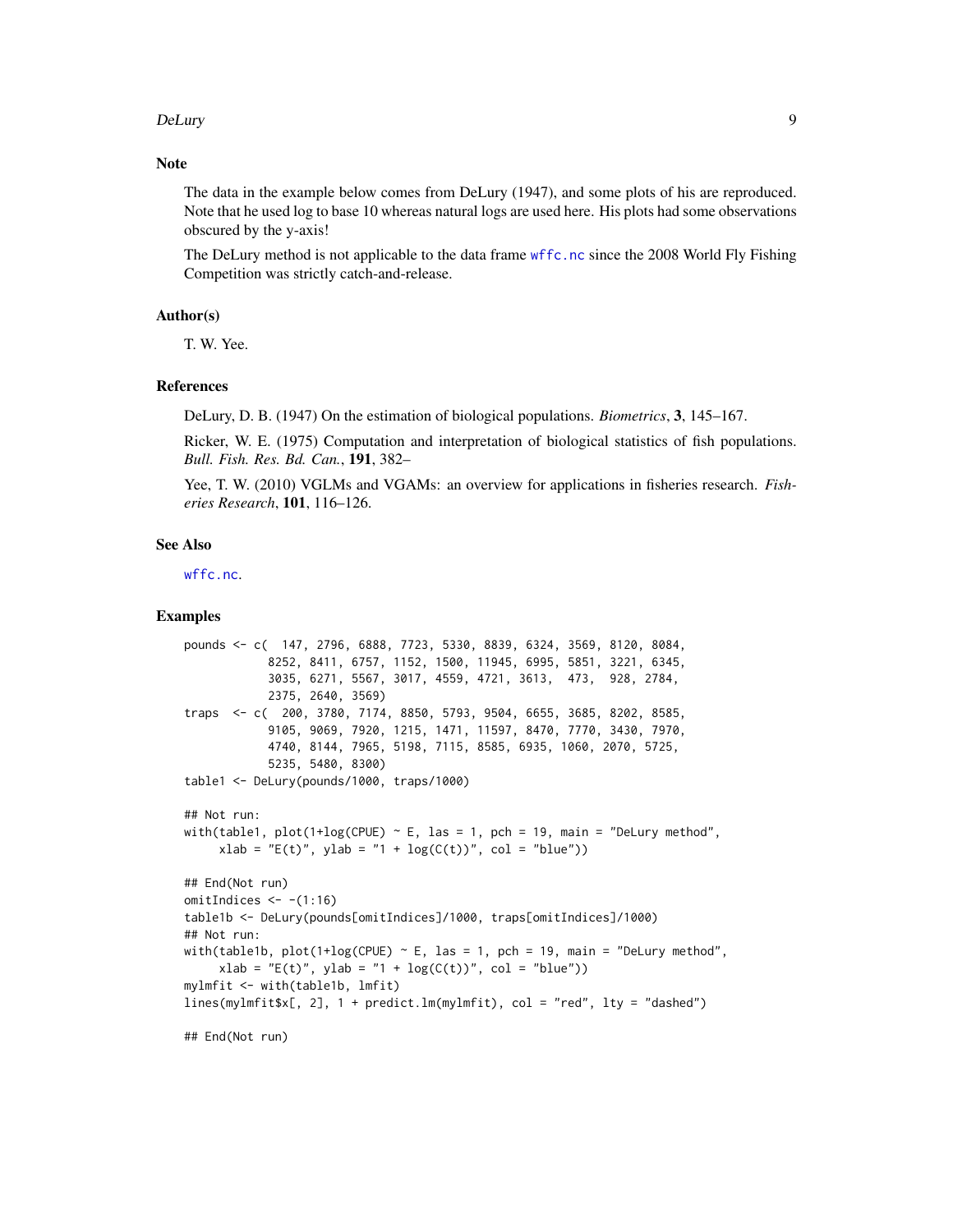```
omitIndices \leq - (1:16)table2 <- DeLury(pounds[omitIndices]/1000, traps[omitIndices]/1000, type = "L")
## Not run:
with(table2, plot(CPUE \sim K, las = 1, pch = 19,
    main = "Leslie method; Fig. III",
     xlab = "K(t)", ylab = "C(t)", col = "blue"))mylmfit <- with(table2, lmfit)
abline(a = coef(mylmfit)[1], b = coef(mylmfit)[2],col = "orange", lty = "dashed")
```
## End(Not run)

# exam1 *Examination data*

# Description

Exam results of 35 students on 18 questions.

### Usage

data(exam1)

# Format

A data frame with 35 observations on the following 18 variables.

q01, q02, q03, q04, q05, q06 binary response

q07, q08, q09, q10, q11, q12 binary response

q13, q14, q15, q16, q17, q18 binary response

#### Details

For each question, a 1 means correct, a 0 means incorrect. A simple Rasch model may be fitted to this dataframe using [rcim](#page-0-0) and [binomialff](#page-0-0).

# Source

Taken from William Revelle's *Short Guide to R*, [http://www.unt.edu/rss/rasch\\_models.htm](http://www.unt.edu/rss/rasch_models.htm), <http://www.personality-project.org/r/>. Downloaded in October 2013.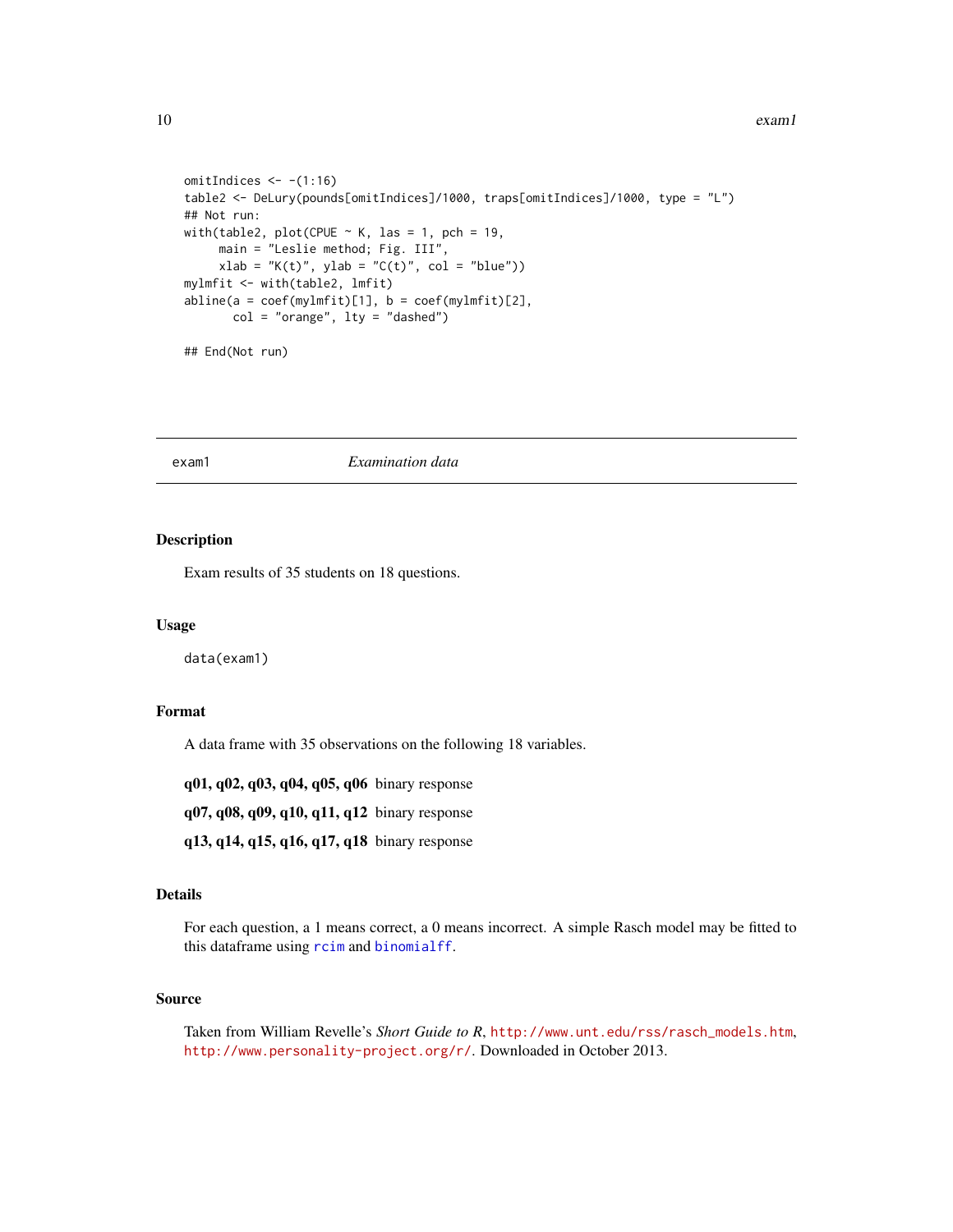#### <span id="page-10-0"></span>hued the contract of the contract of the contract of the contract of the contract of the contract of the contract of the contract of the contract of the contract of the contract of the contract of the contract of the contr

#### Examples

```
summary(exam1) # The names of the students are the row names
# Fit a simple Rasch model.
# First, remove all questions and people who were totally correct or wrong
exam1.1 \leq exam1 [, colMeans(exam1 ) > 0]
exam1.1 <- exam1.1[, colMeans(exam1.1) < 1]
exam1.1 <- exam1.1[rowMeans(exam1.1) > 0,]
exam1.1 <- exam1.1[rowMeans(exam1.1) < 1, ]
Y.matrix <- rdata <- exam1.1
## Not run: # The following needs: library(VGAM)
rfit <- rcim(Y.matrix, family = binomialff(mv = TRUE), trace = TRUE)
coef(rfit) # Row and column effects
constraints(rfit, matrix = TRUE) # Constraint matrices side-by-side
dim(model.matrix(rfit, type = "vlm")) # 'Big' VLM matrix
## End(Not run)
## Not run: # This plot shows the (main) row and column effects
par(mfrow = c(1, 2), las = 1, mar = c(4.5, 4.4, 2, 0.9) + 0.1)saved <- plot(rfit, rcol = "blue", ccol = "orange",
              cylab = "Item effects", rylab = "Person effects",
             r x lab = "", cx lab = "")names(saved@post) # Some useful output put here
cbind(saved@post$row.effects)
cbind(saved@post$raw.row.effects)
round(cbind(-saved@post$col.effects), dig = 3)
round(cbind(-saved@post$raw.col.effects), dig = 3)
round(matrix(-saved@post$raw.col.effects, ncol = 1, # Rename for humans
            dimnames = list(colnames(Y.matrix), NULL)), dig = 3)
```
## End(Not run)

<span id="page-10-1"></span>

hued *Harvard University Degrees Conferred by Student Ethnicity*

#### Description

A two-way table of counts; there are 7 ethnic groups by 12 degrees.

### Usage

data(hued)

#### Format

The format is: chr "hued"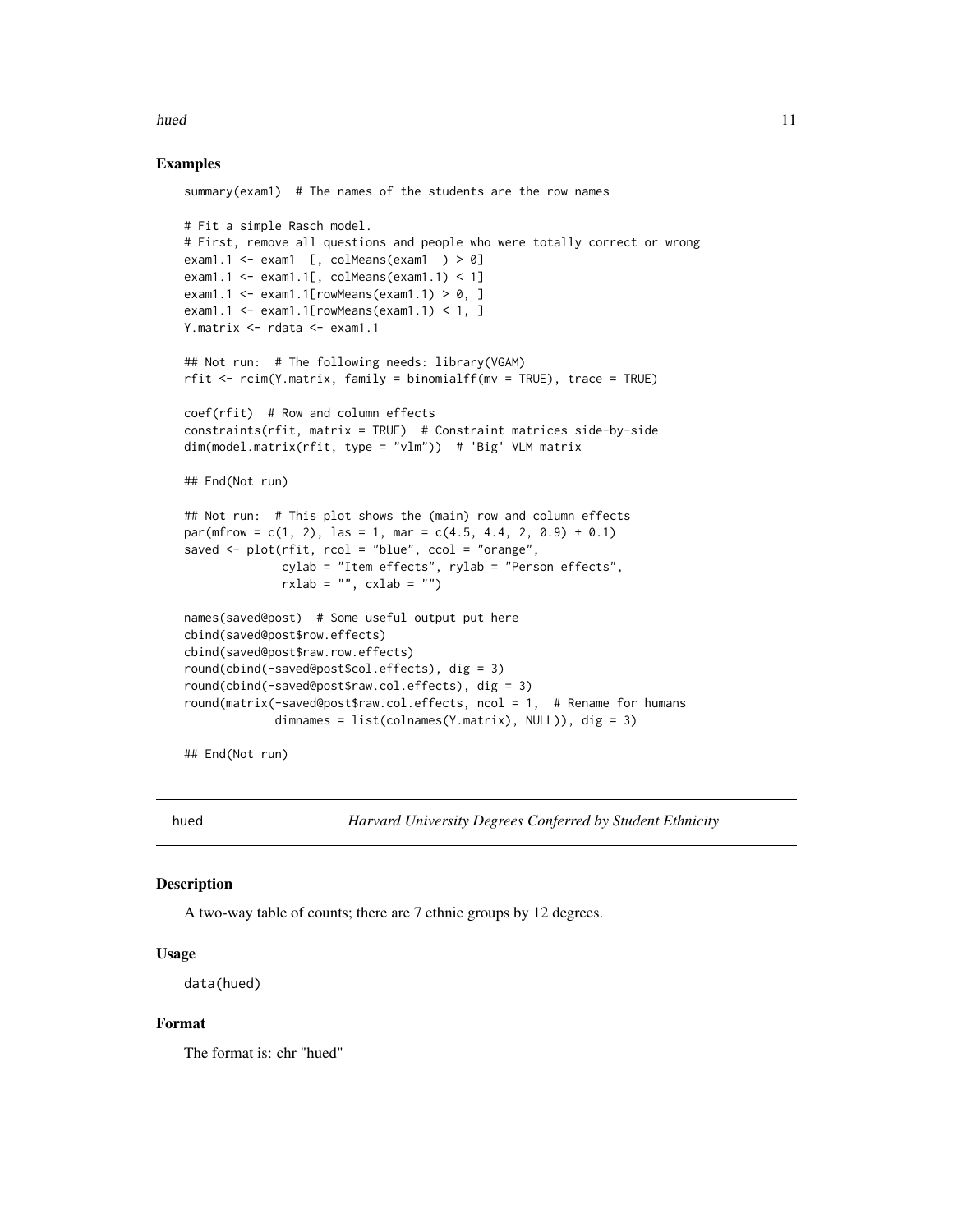# <span id="page-11-0"></span>Details

The rownames and colnames have been edited. The full names are: Asian/Pacific Islander, Black/Non-Hispanic, Hispanic, International Students, Native American, White/Non-Hispanic, Unknown/Other. The academic year was 2009–2010. GSAS stands for Graduate School of Arts and Sciences. The Other group includes students reported as Two or More Races. See the URL below for more technical details supporting the data.

#### Source

[http://www.provost.harvard.edu/institutional\\_research/factbook.php](http://www.provost.harvard.edu/institutional_research/factbook.php)

#### See Also

[huie](#page-11-1), [huse](#page-12-1).

#### Examples

print(hued)

<span id="page-11-1"></span>huie *Harvard University International Enrollments*

#### Description

A two-way table of counts; there are 12 degrees and 8 areas of the world.

#### Usage

data(huie)

# Format

The format is: chr "huie"

### Details

The rownames and colnames have been edited. The full colnames are: Africa, Asia, Europe, Caribbean and Central and and South America, Middle East, North America, Oceania, Stateless.

The data was for the autumn (Fall) of 2010. GSAS stands for Graduate School of Arts and Sciences. See the URL below for more technical details supporting the data.

#### Source

[http://www.provost.harvard.edu/institutional\\_research/factbook.php](http://www.provost.harvard.edu/institutional_research/factbook.php)

#### See Also

[hued](#page-10-1), [huse](#page-12-1).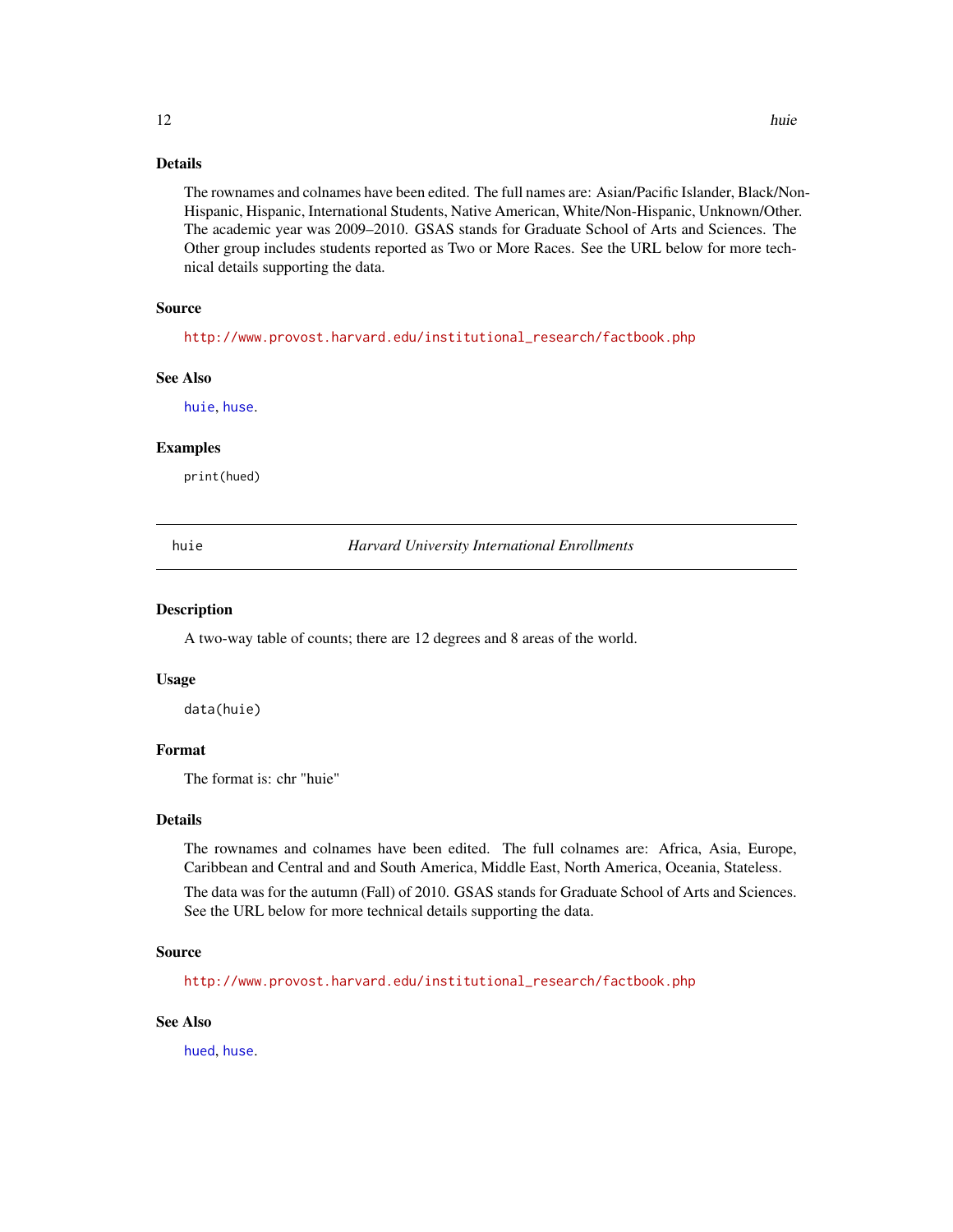#### <span id="page-12-0"></span>huse the contract of the contract of the contract of the contract of the contract of the contract of the contract of the contract of the contract of the contract of the contract of the contract of the contract of the contr

# Examples

```
print(huie)
## maybe str(huie) ; plot(huie) ...
```
<span id="page-12-1"></span>

e *Harvard University Numbers of Ladder Faculty by School and Ethnicity*

#### Description

A two-way table of counts; there are 14 schools and 5 race/ethnicities.

#### Usage

data(huse)

# Format

The format is: chr "huse"

#### Details

Ladder faculty members of Harvard University are cross-classified by their school and their race/ethnicity. This was for the period 2010–1. Ladder Faculty are defined as Assistant Professors or Convertible Instructors, Associate Professors, and Professors that have been appointed in certain Schools.

Abbreviations: FAS = Faculty of Arts and Sciences = Humanities + Social Sciences + Natural Sciences + SEAS, Natural Sciences = Life Sciences + Physical Sciences, SEAS = School of Engineering and Applied Sciences, HBS = Harvard Business School, HMS = Harvard Medical School, HSPH = Harvard School of Public Health, HLS = Harvard Law School, HKS = Harvard Kennedy School, HGSE = Harvard Graduate School of Education, GSD = Graduate School of Design , HDS = Harvard Divinity School, HSDM = Harvard School of Dental Medicine.

See the URL below for many technical details supporting the data. The table was constructed from pp.31–2 from the source.

### Source

[http://www.provost.harvard.edu/institutional\\_research/factbook.php](http://www.provost.harvard.edu/institutional_research/factbook.php)

#### References

*Harvard University Office of the Senior Vice Provost Faculty Development \& Diversity: 2010 Annual Report*.

#### See Also

[hued](#page-10-1), [huie](#page-11-1).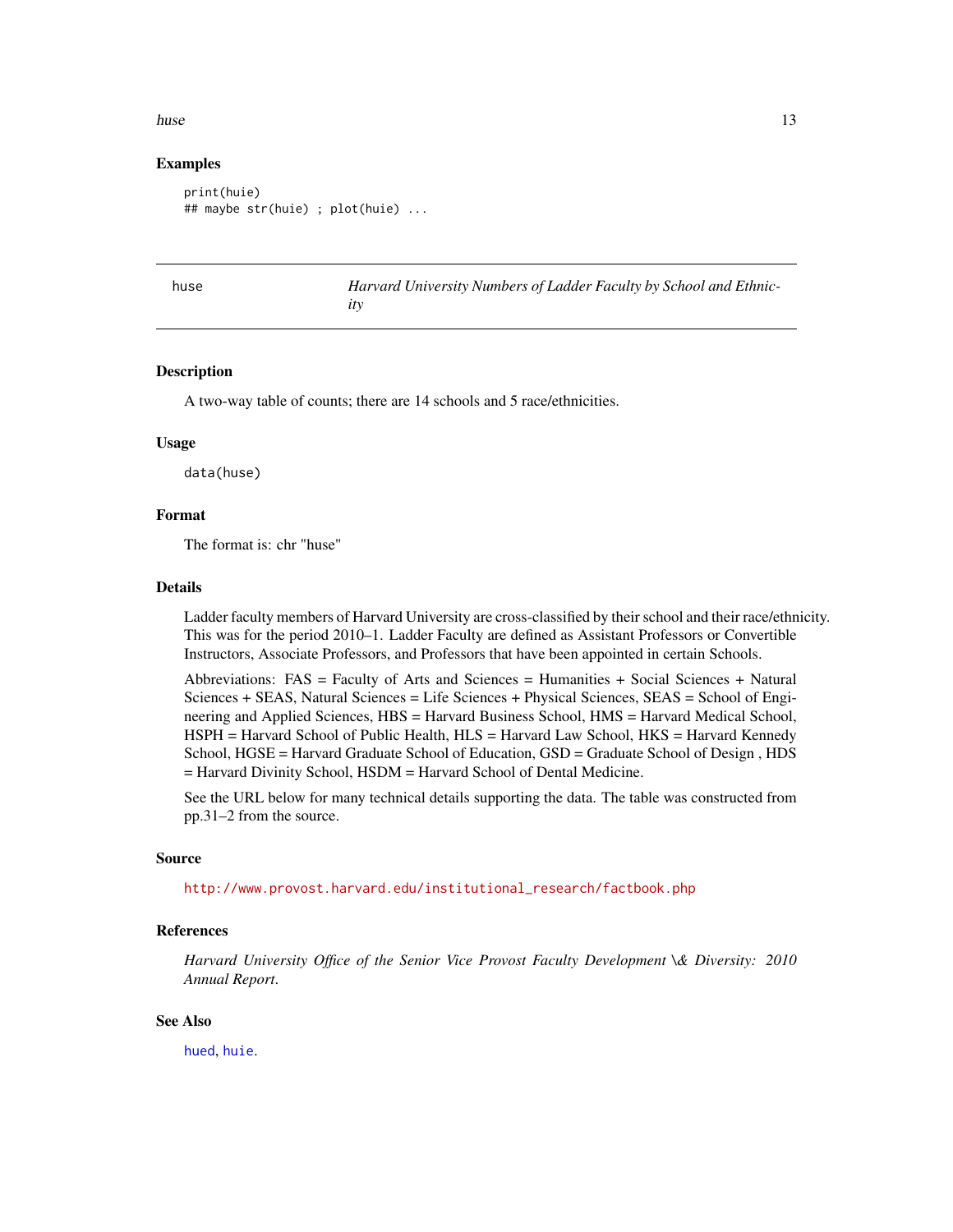#### Examples

```
print(huse)
## maybe str(huse) ; plot(huse) ...
```
#### oly12 *2012 Summer Olympics: Individuals Data*

# Description

Individual data for the Summer 2012 Olympic Games.

#### Usage

data(oly12)

# Format

A data frame with 10384 observations on the following 14 variables.

Name The individual competitor's name.

Country Country.

Age A numeric vector, age in years.

Height A numeric vector, height in m.

Weight A numeric vector, weight in kg.

Sex A factor with levels F and M.

DOB A Date, date of birth.

PlaceOB Place of birth.

Gold Numeric vector, number of such medals won.

Silver Similar to Gold.

Bronze Similar to Gold.

Total A numeric vector, total number of medals.

Sport A factor with levels Archery, Athletics, Athletics, Triathlon, Badminton, etc.

Event The sporting event.

## Details

This data set represents a very small modification of a .csv spreadsheet from the source below. Height has been converted to meters, and date of birth is of a "Date" class (see [as.Date](#page-0-0)). A few non-ASCII characters have been replaced by some ASCII sequence (yet to be fixed up properly).

Some competitors share the same name. Some errors in the data are likely to exist.

<span id="page-13-0"></span>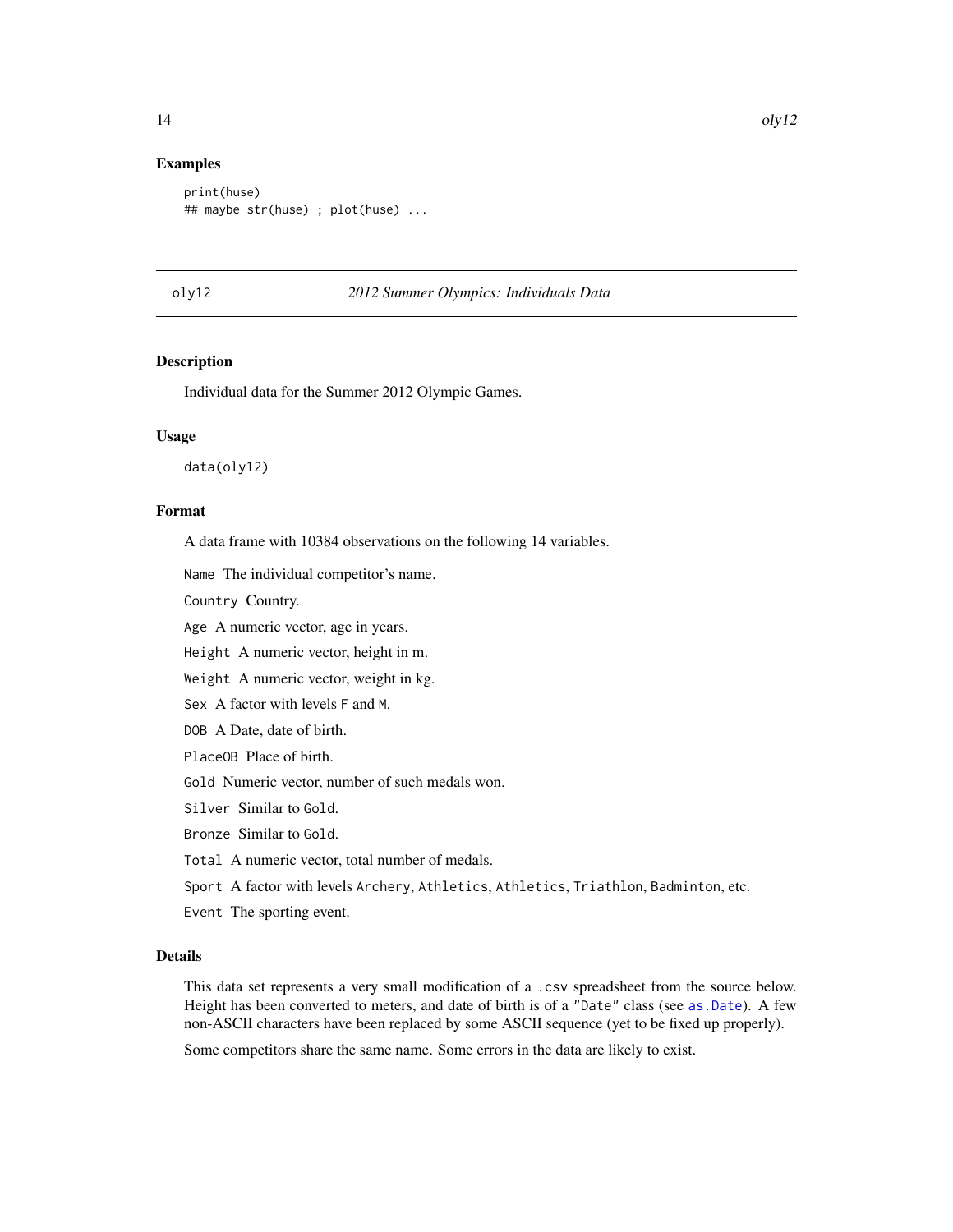#### <span id="page-14-0"></span>prison.us and the contract of the contract of the contract of the contract of the contract of the contract of the contract of the contract of the contract of the contract of the contract of the contract of the contract of

#### Source

Downloaded from <http://www.guardian.co.uk/sport/series/london-2012-olympics-data> in 2013-03.

#### Examples

```
data(oly12)
mtab <- with(oly12, table(Country, Gold))
(\text{mtab} < - \text{head}(\text{sort}(\text{mtab}[, "1"] + 2 * \text{mtab}[, "2"], decreasing = TRUE), 10))## Not run:
barplot(mtab, col = "gold", cex.names = 0.8, names = abbreviate(names(mtab)),
        beside = TRUE, main = "2012 Summer Olympic Final Gold Medal Count",
        ylab = "Gold medal count", las = 1, sub = "Top 10 countries")
## End(Not run)
```
prison.us *US Prison Data*

#### **Description**

Number of prisoners in each North American state, and the populations of those states from years 1977 to 2010

#### Usage

data(prison.us)

#### Format

A data frame with 34 observations on the following 103 variables.

Year a numeric vector, the year

AL.num, AL.pop numeric vectors

AK.num, AK.pop, AZ.num numeric vectors

AZ.pop, AR.num, AR.pop numeric vectors

CA.num, CA.pop, CO.num numeric vectors

CO.pop, CT.num, CT.pop numeric vectors

DE.num, DE.pop, FL.num numeric vectors

FL.pop, GA.num, GA.pop numeric vectors

HI.num, HI.pop, ID.num numeric vectors

ID.pop, IL.num, IL.pop numeric vectors

IN.num, IN.pop, IA.num numeric vectors

IA.pop, KS.num, KS.pop numeric vectors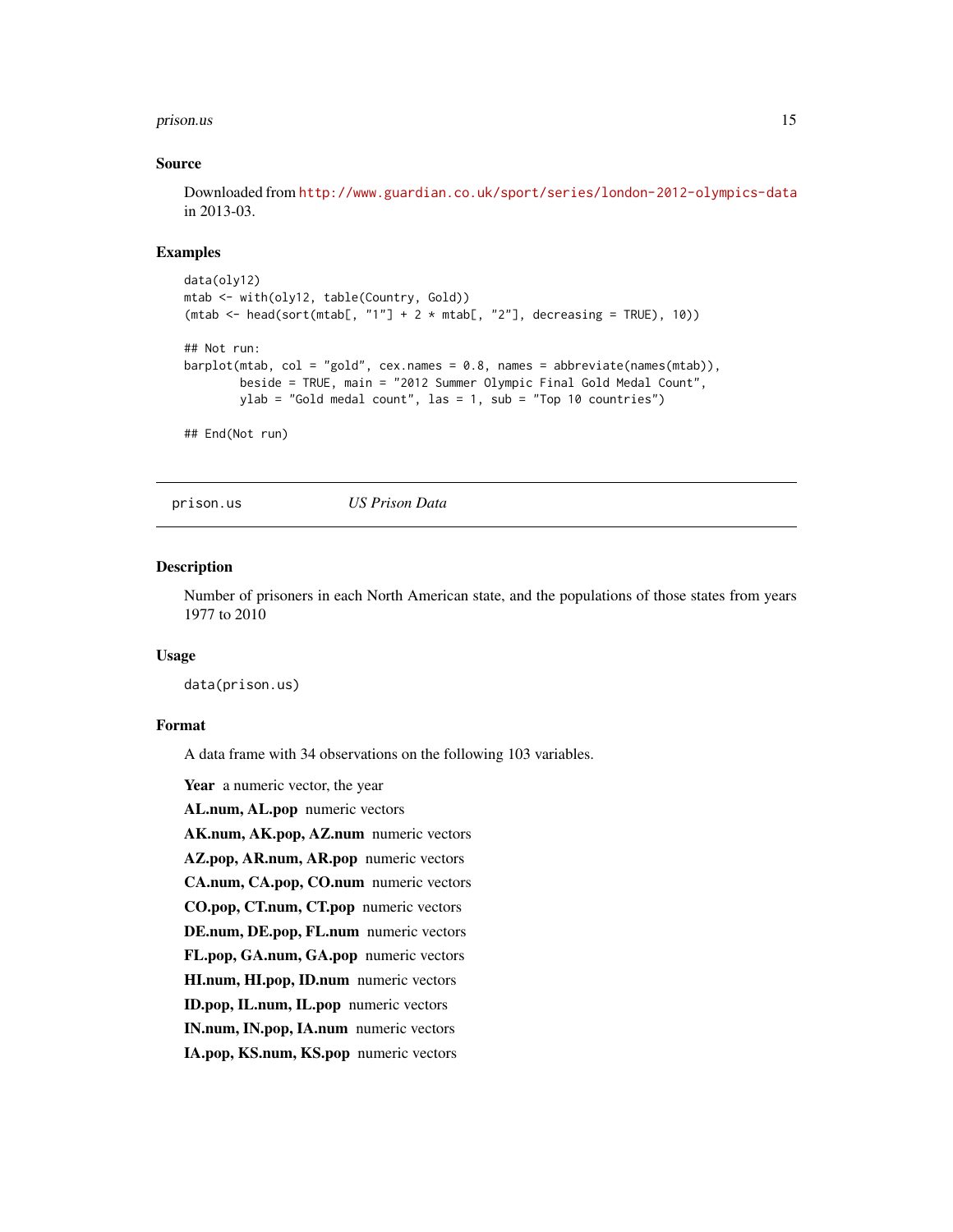16 prison.us and the prison.us of the prison.us of the prison.us of the prison.us of the prison.us of the prison.us of the prison.us of the prison.us of the prison.us of the prison.us of the prison.us of the prison.us of t

KY.num, KY.pop, LA.num numeric vectors LA.pop, ME.num, ME.pop numeric vectors MD.num, MD.pop, MA.num numeric vectors MA.pop, MI.num, MI.pop numeric vectors MN.num, MN.pop, MS.num numeric vectors MS.pop, MO.num, MO.pop numeric vectors MT.num, MT.pop, NE.num numeric vectors NE.pop, NV.num, NV.pop numeric vectors NH.num, NH.pop, NJ.num numeric vectors NJ.pop, NM.num, NM.pop numeric vectors NY.num, NY.pop, NC.num numeric vectors NC.pop, ND.num, ND.pop numeric vectors OH.num, OH.pop, OK.num numeric vectors OK.pop, OR.num, OR.pop numeric vectors PA.num, PA.pop, RI.num numeric vectors RI.pop, SC.num, SC.pop numeric vectors SD.num, SD.pop, TN.num numeric vectors TN.pop, TX.num, TX.pop numeric vectors UT.num, UT.pop, VT.num numeric vectors VT.pop, VA.num, VA.pop numeric vectors WA.num, WA.pop, WV.num numeric vectors WV.pop, WI.num, WI.pop numeric vectors WY.num, WY.pop numeric vectors US.pop, US.num numeric vectors, overall counts for the whole country

#### Details

This is a data set of the number of prisoners in each American state and the populations of those states, from 1977 to 2010. The number of prisoners are taken from December 31st, while the populations are estimates taken from July 1st based on the previous Census, except for pop.1980, which uses exact census data from 1980/04/01.

Warning: a scatterplot of US.pop shows a discontinuity around 2000.

#### Source

The prisoner data was compiled from: Bureau of Justice Statistics, [http://www.bjs.gov/index.](http://www.bjs.gov/index.cfm) [cfm](http://www.bjs.gov/index.cfm). Downloaded in September 2013 and formatted into R by J. T. Gray, jamsgry@gmail.com.

The population data was compiled from: United States Census Bureau, [http://www.census.gov/](http://www.census.gov/popest/data) [popest/data](http://www.census.gov/popest/data). Downloaded in September 2013 by J. T. Gray.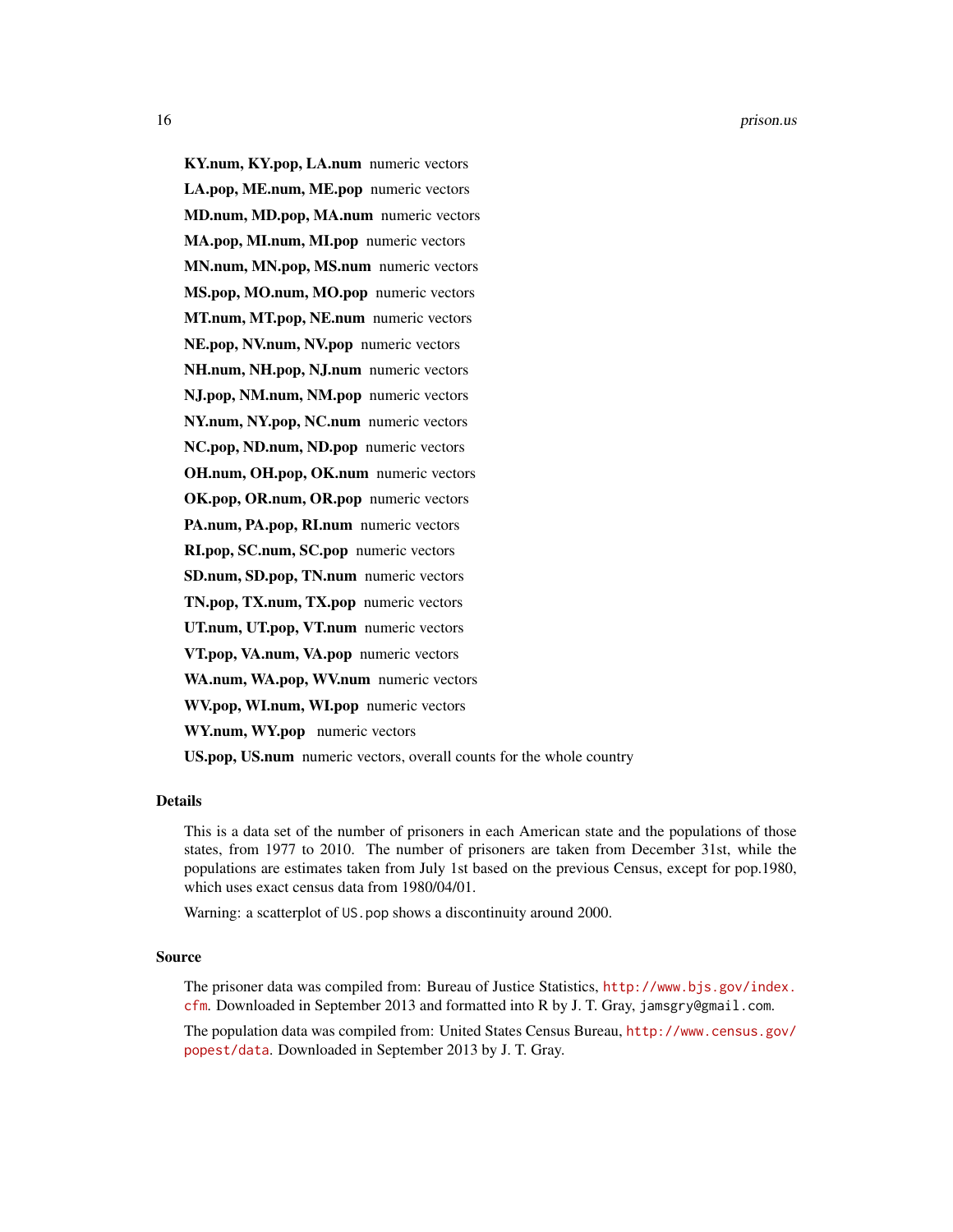#### <span id="page-16-0"></span>profs.nz and the contract of the contract of the contract of the contract of the contract of the contract of the contract of the contract of the contract of the contract of the contract of the contract of the contract of t

### Examples

```
summary(prison.us)
## Not run: # This plot shows a discontinuity around 2000.
plot(US.pop / 1e6 ~ Year, prison.us, main = "US population (millions)",
     las = 1, type = "b", col = "blue")## End(Not run)
```
#### profs.nz *Professors of Statistics in New Zealand*

#### Description

This data set contains information on about 22 past or present professors of statistics in New Zealand universities.

#### Usage

data(profs.nz)

#### Format

A data frame with 22 observations on the following 7 variables.

pubtotal a numeric vector, the total number of publications.

cites a numeric vector, the number of citations.

initials character, first and middle and surname initials.

Surname character, the surname.

firstyear a numeric vector, the earliest indexed publication.

ID a numeric vector, the unique MR Author ID for each professor.

ARPtotal a numeric vector, the total number of author/related publications.

institution character, with values "MU", "UA", "UC", "UO", "UW", "VU", the university affiliation. The abbreviations are for: Massey University, University of Auckland, University of Canterbury, University of Otago, University of Waikato and Victoria University Wellington.

#### Details

This data set contains information taken from the MathSciNet database on professors of statistics (and some related fields) affiliated with New Zealand universities.

In the future the following names may be added: C. F. Ansley, P. C. B. Phillips, B. S. Weir.

#### Source

The data is compiled from <http://www.ams.org/mathscinet> by J. T. Gray in April 2014.

# Examples

```
profs.nz
profs.nz[order(with(profs.nz, pubtotal), decreasing = TRUE), ]
```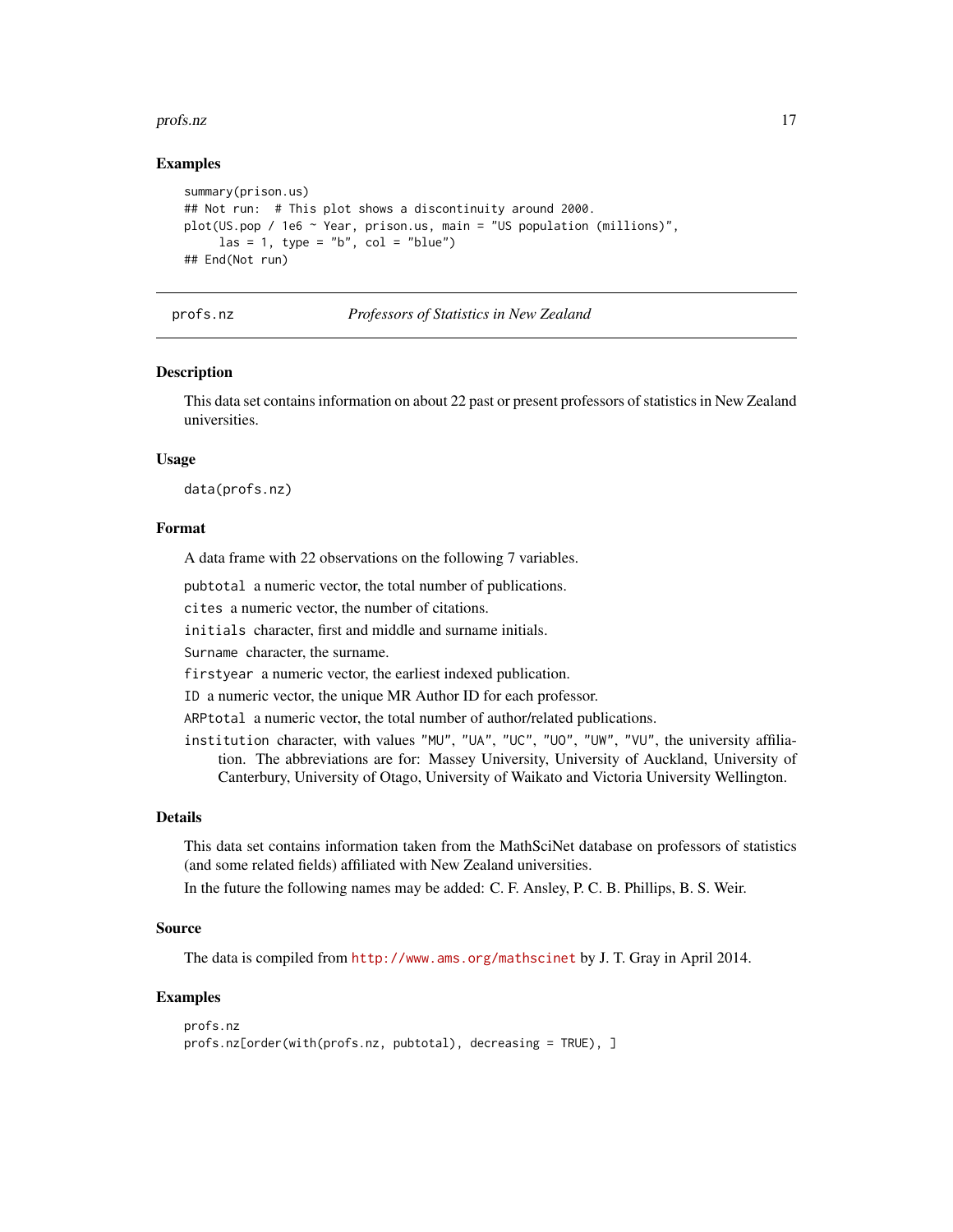<span id="page-17-0"></span>

#### Description

The number of wins, losses and draws for each of the top 10 rugby teams agains each other

# Usage

```
data(rugby)
data(rugby.ties)
```
#### Format

The format is as two matrices.

# Details

The first matrix is of the number of games won by each team against each of the other teams. The other matrix is the number of draws (ties) between each team. This data is current as of 2013-10-07.

# Source

The match statistics are compiled from <http://www.rugbydata.com/> on 2013-10-07 by J. T. Gray, jamsgry@gmail.com.

The top ten teams are determined by the International Rugby Board world rankings, [http://www.](http://www.irb.com) [irb.com](http://www.irb.com).

# Examples

data(rugby); data(rugby.ties) rugby rugby.ties

students.tw *Taiwanese students answer a multiple response question*

# Description

This data is a subset from a survey of 49609 first-year college students in Taiwan collected in the year 2003 about their preferences for college study.

#### Usage

data(students.tw)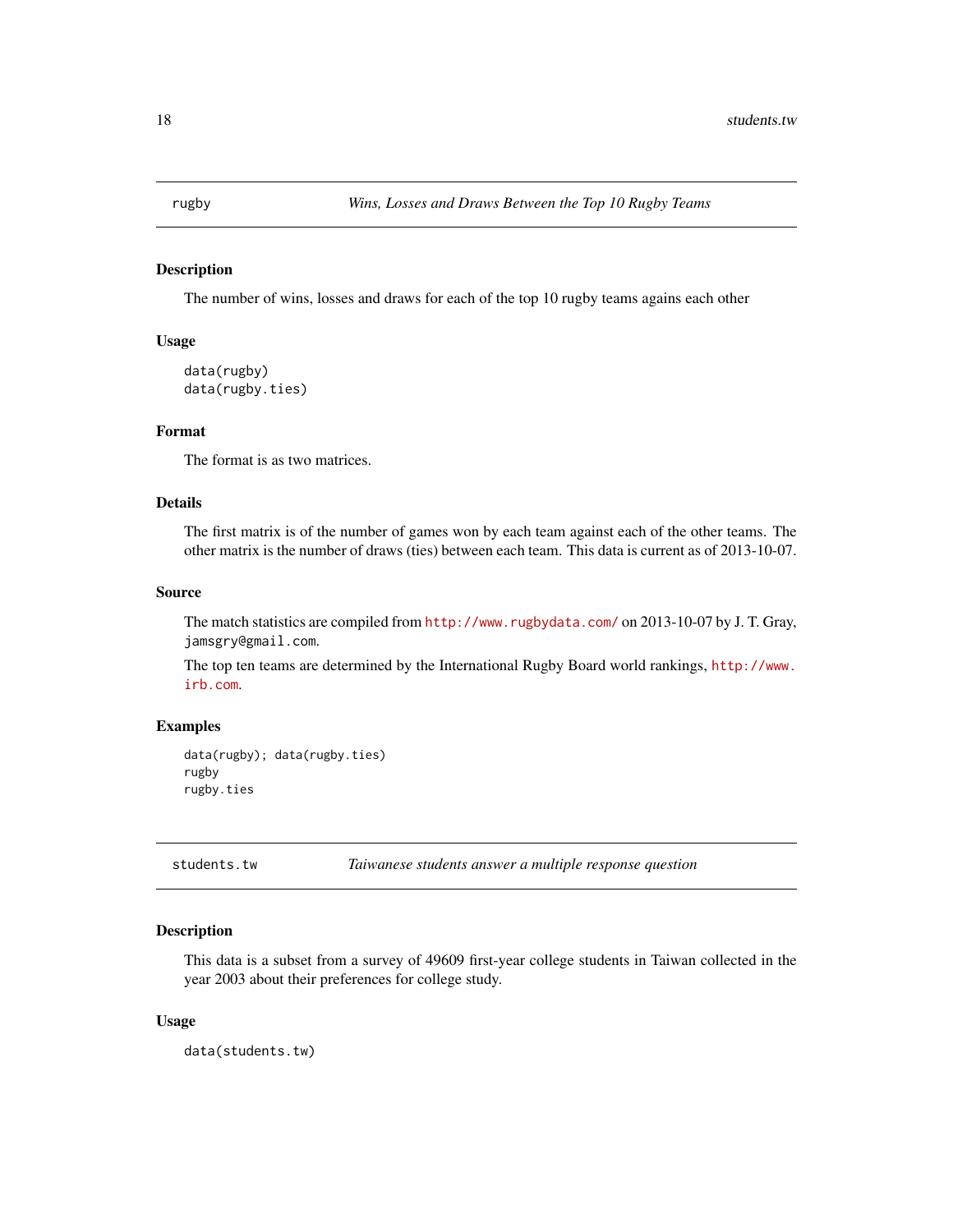#### students.tw to the contract of the contract of the contract of the contract of the contract of the contract of the contract of the contract of the contract of the contract of the contract of the contract of the contract of

# Format

A data frame with 49609 observations on the following 12 response variables. For binary variables, a "1" means yes, and "0" means no. See below for exact wording (translated from the original Chinese).

ID a numeric vector, a unique identification number for each student in the survey.

read Read Chinese and foreign classics.

t.travel Travel around Taiwan.

conference Present academic papers in conferences.

act.leader Lead large-scale activities.

team Be on a school team.

stu.leader Be a student association leader.

intern Participate internship programs.

love Fall in love.

sex Have sexual experience.

o.travel Travel around the world.

friends Make many friends.

other Other experience which is not included in the survey.

#### Details

This data frame is a subset of a larger data set where any student with any missing value was deleted. The remaining data set contains of 32792 students. Unfortunately, other variables such as age and sex were not made available.

Each student was asked the following multiple response question.

Question : What kind of experience do you expect to receive during the period of college study? (Select at least one response)

- 1. Read Chinese and foreign classics
- 2. Travel around Taiwan
- 3. Present academic papers in conferences
- 4. Lead large-scale activities
- 5. Be on a school team
- 6. Be a student association leader
- 7. Participate internship programs
- 8. Fall in love
- 9. Have sexual experience
- 10. Travel around the world
- 11. Make many friends
- 12. Other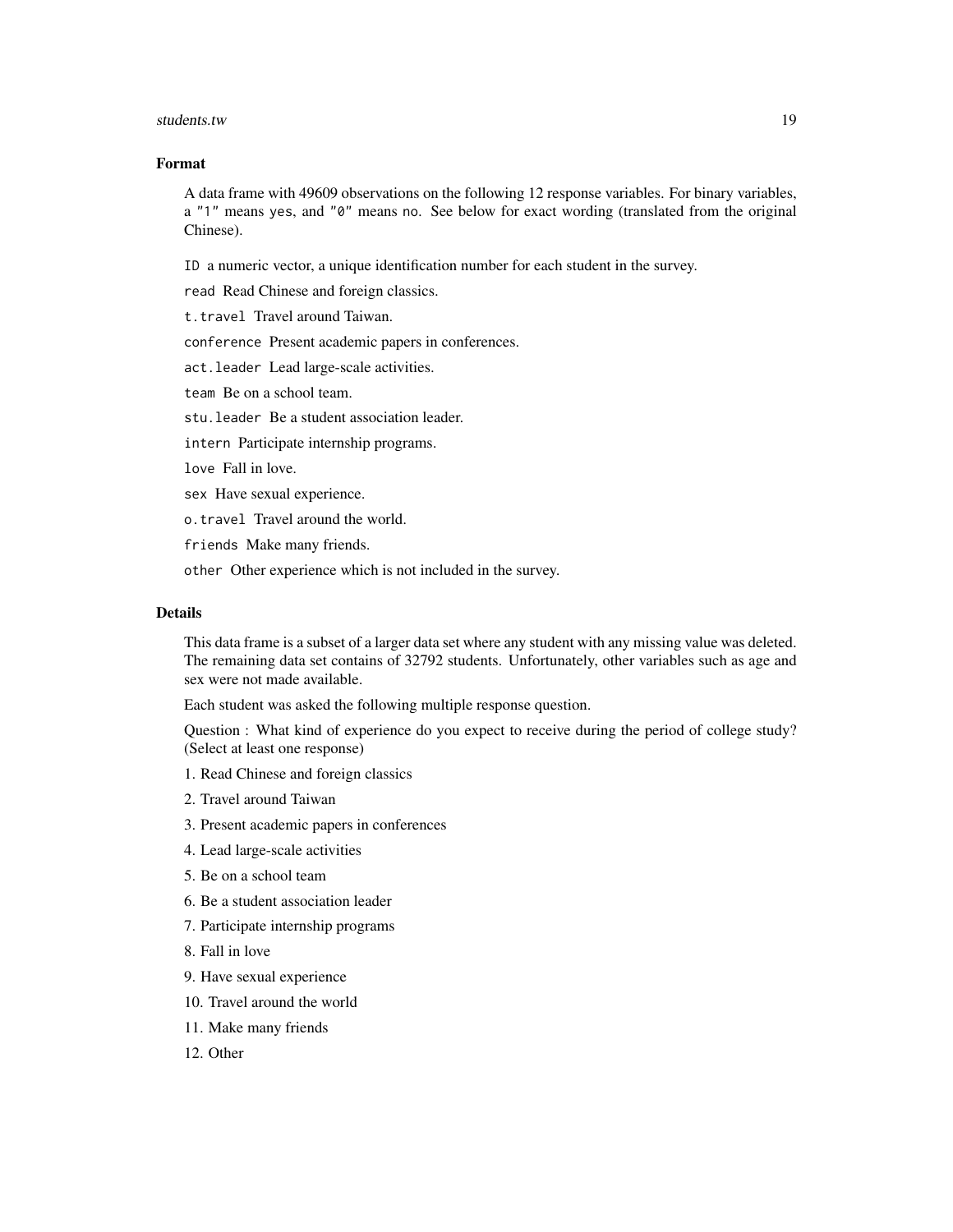### <span id="page-19-0"></span>Source

Originally, the data set for was downloaded from a survey center of Academia Sinica [https://](https://srda.sinica.edu.tw/news) [srda.sinica.edu.tw/news](https://srda.sinica.edu.tw/news). It now seems unavailable.

# References

Wang, H. and Huang, W. H. (2013) Bayesian Ranking Responses in Multiple Response Questions. *Journal of the Royal Statistical Society, Series A*, (to appear).

Help from Viet Hoang Quoc is gratefully acknowledged.

#### Examples

```
data(students.tw)
summary(students.tw)
with(students.tw, table(love, sex))
## Not run:
plot(jitter(sex) ~itter(love), data = students.tw, col = "blue",
     main = "Taiwanese students")
```
## End(Not run)

trapO *Trout Data at the Te Whaiau Trap on Lake Otamangakau*

#### Description

Rainbow and brown trout trout trapped at the Te Whaiau Trap at Lake Otamangakau in the central North Island of New Zealand. The data were collected by the Department of Conservation.

#### Usage

data(trapO)

#### Format

A data frame with 1226 observations on the following 15 variables.

Date Date as a class "Date" variable.

- BFTW, BMTW, RFTW, RMTW numeric vectors, the number of fish trapped daily. B/R is for brown/rainbow trout. F/M is for female/male. TW is for the Te Whaiau trap location (there was another trap just off the Tongariro River).
- MinAT, MaxAT numeric vectors, daily minimum and maximum ambient temperatures in Celsius.
- Rain numeric vector, daily rainfall that has been scaled between 0 (none) and 100 (flooding situation).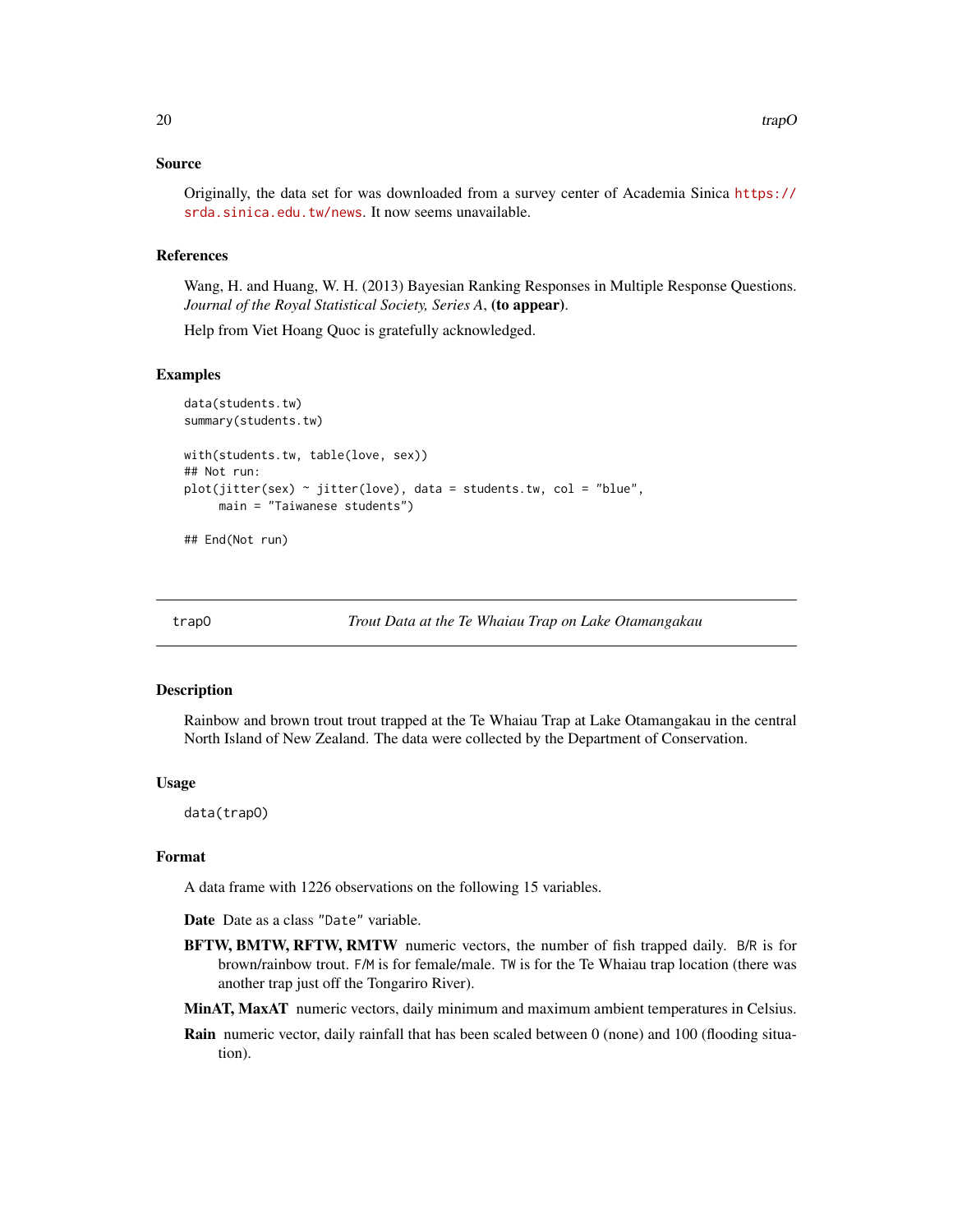- <span id="page-20-0"></span>LevelTW numeric vector, water level of the stream that has been scaled between 0 (none) and 100 (flooding situation). In a flooding situation it is possible that some fish going upstream were not caught.
- Year, Month, Day numeric vectors, extracted from Date.
- doy a numeric vector, Julian day of year. The value 1 means 1st of January, and so on up to 365.

f.Year a factor vector, the year as a factor.

fict. Year similar to Date but a fictitional year is used for all the data. This allows all the data to be plotted along one calendar year.

#### Details

These are the daily numbers of fish trapped at the Te Whaiau trap near Lake Otamangakau, during the winter months when spawning is at its peak. These fish were all going upstream. There are two species of trout, split up by males and females, in the data set. The first is brown trout (*Salmo trutta*) and the second is rainbow trout (*Oncorhynchus mykiss*). Information on the movement patterns of brown and rainbow trout in Lake Otamangakau and Lake Te Whaiau can be found in Dedual et al. (2000).

Brown trout are more sedentary compared with rainbow trout, and spawning activities of brown trout occur between May and June whilst peak spawning of rainbow trout occurs between July and August. Furthermore, brown trout have been observed avoiding water above 19 degrees Celsius and optimum temperatures for growth are between 10–15 degrees for brown trout and 16.5–17.2 degrees for rainbow trout.

See also [lakeO](#page-0-0).

### Source

Many thanks to Dr Michel Dedual (<http://www.doc.govt.nz>) for making this data available. Help from Simeon Pattenwise is also acknowledged.

#### References

Dedual, M. and Maxwell, I. D. and Hayes, J. W. and Strickland, R. R. (2000). Distribution and movements of brown (*Salmo trutta*) and rainbow trout (*Oncorhynchus mykiss*) in Lake Otamangakau, central North Island, New Zealand. *New Zealand Journal of Marine and Freshwater Research*, 34: 615–627.

#### Examples

data("trapO") summary(trapO)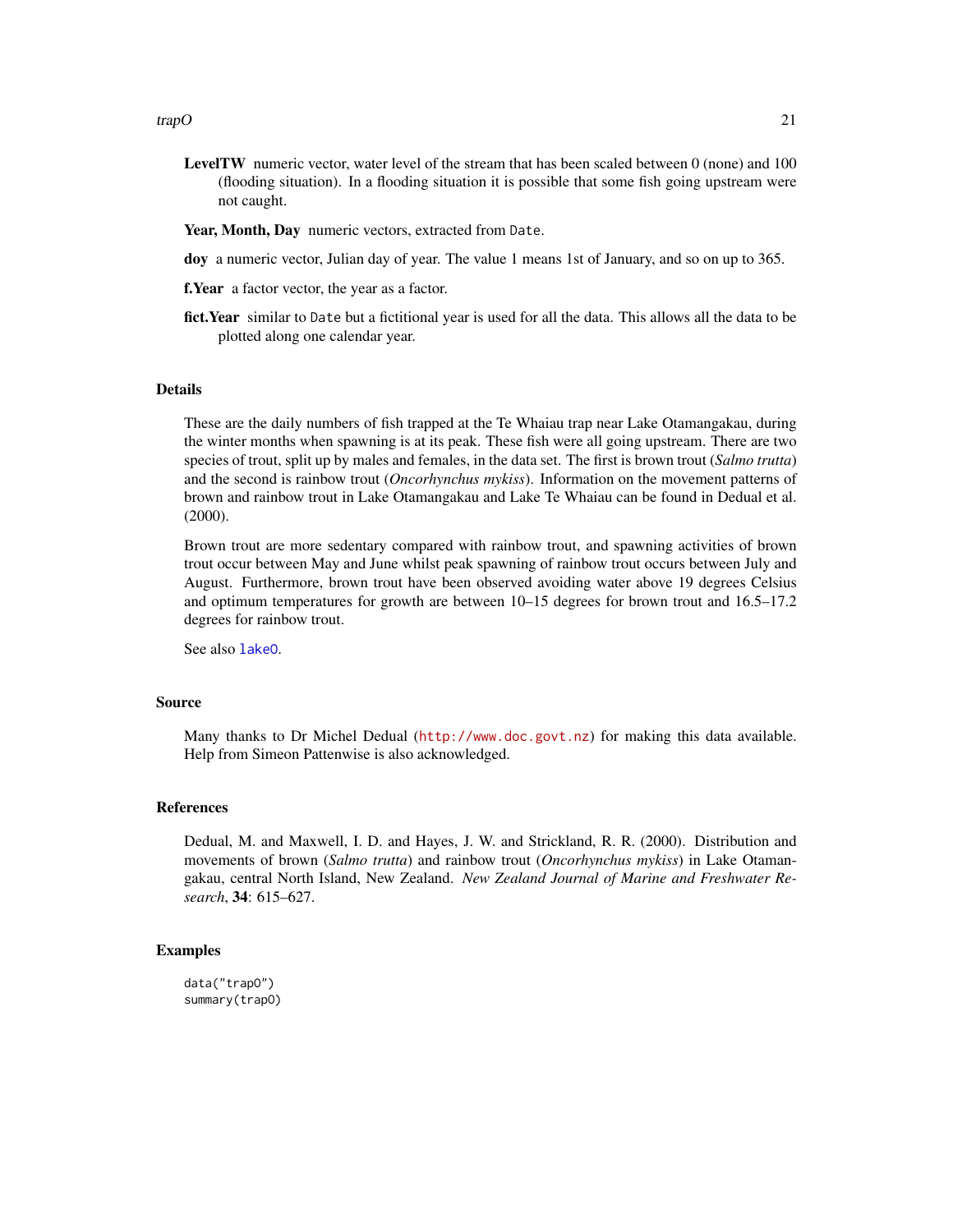# <span id="page-21-0"></span>Description

About 800 students studying undergraduate statistics were asked many lifestyle questions.

#### Usage

data(ugss)

## Format

A data frame with 804 observations on the following 29 variables.

sex Gender, a factor, (female or male) age age in years, a numeric vector eyes eye colour, a factor, (blue, brown, green, hazel or other) piercings Number of body piercings, a numeric vector pierced Any body piercings? a factor, (Yes or No) tattoos Number of tattoos, a numeric vector tattooed Any tattoos? a factor, (Yes or No) glasses Wears glasses etc.? a factor, (Yes or No) sleep Average number of hours of sleep per night, a numeric vector study Average number of hours of study per week, a numeric vector tv Average number of hours watching TV per week, a numeric vector movies Number of movies seen at a cinema during the last 3 months, a numeric vector movies3m Seen movies in last 3 months? a factor, (Yes or No) sport Favourite sport, a factor, about 19 of them entertainment Favourite entertainment, a factor, about 15 of them fruit Favourite fruit a factor, about 13 of them income Average income during semester per week, a numeric vector rent Amount spent on rent or room and board per week, a numeric vector clothes Average amount spent on clothes per month, a numeric vector hair Average cost to get a hair-cut, a numeric vector tobacco Average amount spent on tobacco per week, a numeric vector smokes Smokes? a factor, (Yes or No) alcohol Average amount spent on alcohol per week, a numeric vector buy.alcohol Buys (purchases) alcohol? a factor, (Yes or No) sendtxt Average number text messages sent per day, a numeric vector.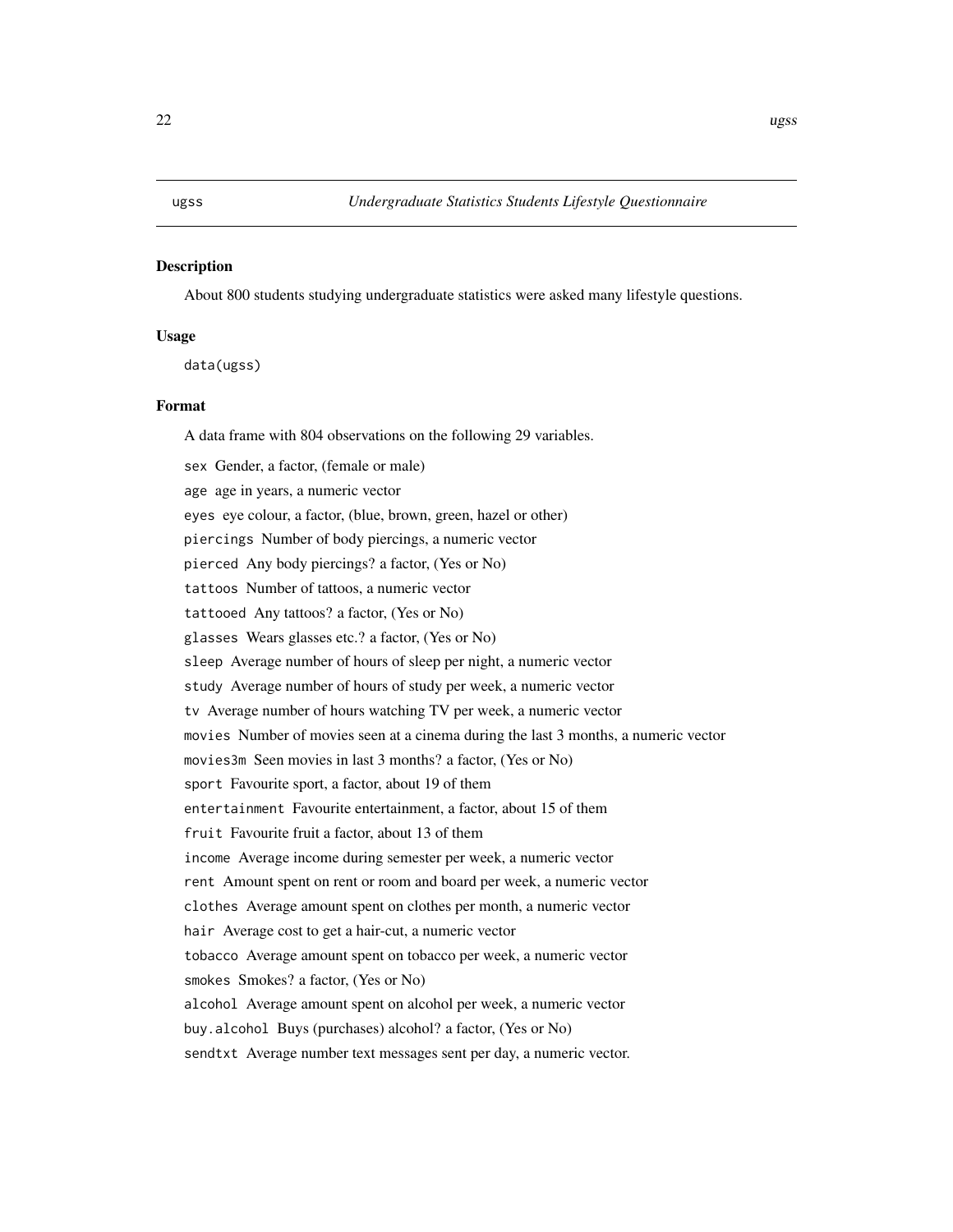#### <span id="page-22-0"></span>vtinpat 23

receivetxt Average number text messages received per day, a numeric vector.

txts Uses text messaging? a factor, (Yes or No)

country Country of birth, a factor, about 54 of them

status Student status, a factor, (International, NZ.Citizen, NZ.Resident)

#### Details

This data was collected online and anonymously in 2010. The respondents were students studying an undergraduate statistics course at a New Zealand university. Possibly there are duplicate students (due to failing and re-enrolling). All monies are in NZD. Note the data has had minimal checking. Most numerical variables tend to have measurement error, and all of them happen to be all integervalued.

### Examples

summary(ugss)

vtinpat *Vermont Hospital Inpatient Data*

#### Description

Information on inpatients discharged from hospitals in Vermont, USA, 2012.

#### Usage

data(vtinpat)

#### Format

A data frame with 52206 observations on the following 7 variables.

hospital a factor with levels 1 = Northwestern Medical Center, 2 = North Country Hospital and Health Center, 3 = Northeastern Vermont Regional Hospital, 4 = Copley Hospital, 5 = Fletcher Allen Health Care,  $6 =$ Central Vermont Hospital,  $8 =$ Rutland Regional Medical Center,  $9 =$ Porter Medical Center, 10 = Gifford Memorial Hospital, 11 = Mount Ascutney Hospital and Health Center, 12 = Springfield Hospital, 14 = Grace Cottage Hospital, 15 = Brattleboro Memorial Hospital, 16 = Southwestern Vermont Medical Center

admit a factor with levels  $1 =$  Emergency,  $2 =$  Urgent,  $3 =$  Elective, 4, Newborn,  $5 =$  Trauma

- age.group a factor with levels  $1 =$  Under  $1, 2 = 1-17, 3 = 18-24, 4 = 25-29, 5 = 30-34, 6 = 35-39,$  $7 = 40-44$ ,  $8 = 45-49$ ,  $9 = 50-54$ ,  $10 = 55-59$ ,  $11 = 60-64$ ,  $12 = 65-69$ ,  $13 = 70-74$ ,  $14 = 75+$
- sex a factor with levels  $1 = Male$ ,  $2 = Female$

discharge a factor with levels  $1 = To$  another medical facility,  $2 = home$ ,  $3 = against medical$ advice,  $4 =$  Died,  $5 =$  To court or law enforcement,  $6 =$  still a patient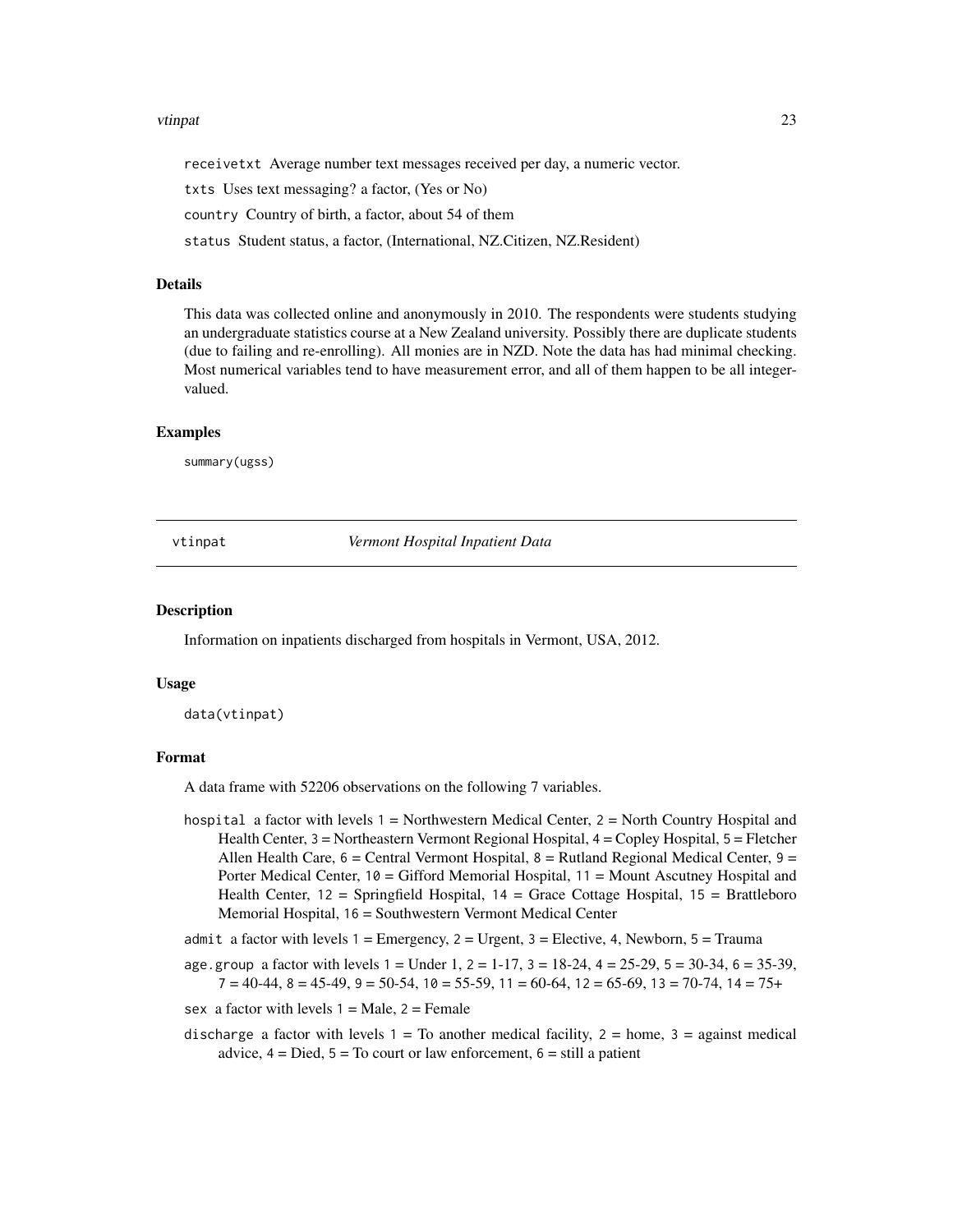<span id="page-23-0"></span>diagnosis a factor with levels  $1 = \text{Brain And C.N.S., } 2 = \text{Eye, } 3 = \text{Ear, Nose & Throat, } 4 = \text{Res-}$ piratory,  $5 =$  Heart & Circulatory,  $6 =$  Digestive,  $7 =$  Liver & Pancreas,  $8 =$  Musculoskeletal, 9 = Skin and Breast, 10 = Endocrine, 11 = Kidney & Urinary, 12 = Male Reproductive, 13 = Female Reproductive,  $14$  = Pregnancy, Childbirth,  $15$  = Neonatal,  $16$  = Spleen & Blood, 17  $=$  Lymphatic, 18 = Infection, 19 = Mental Illness, 20 = Substance Abuse, 21 = Injury, Toxic Effects, 22 = Burns, 23 = Other, 24 = Trauma, 25 = H.I.V.

los a numeric vector, number of days spent in hospital

#### Details

This data set contains details on inpatients discharged from hospitals in Vermont, USA, in 2012 as part of the Vermont Uniform Hospital Discharge Data Set. The Vermont Department of Financial Regulation administers this program and the Vermont Department of Health manages the data set.

### Source

Vermont department of Health, [http://healthvermont.gov/research/hospital-utilization/](http://healthvermont.gov/research/hospital-utilization/RECENT_PU_FILES.aspx) [RECENT\\_PU\\_FILES.aspx](http://healthvermont.gov/research/hospital-utilization/RECENT_PU_FILES.aspx) formatted into R by J. T. Gray in mid-2014.

#### Examples

summary(vtinpat)

<span id="page-23-1"></span>

wffc *2008 World Fly Fishing Championships Data*

#### **Description**

Capture records of the 2008 FIPS-MOUCHE World Fly Fishing Championships held in Rotorua, New Zealand during 22–30 March 2008.

#### Usage

data(wffc)

# Format

A data frame with 4267 observations on the following 8 variables. Each row is a recorded capture.

length a numeric vector; length of fish in mm.

- water a factor with levels Waihou, Waimakariri, Whanganui, Otamangakau, Rotoaira. These are known as Sectors IV, V, I, II, III respectively, and are also represented by the variable sector.
- session a numeric vector; a value from the set 1,2,..., 6. These are time ordered, and there were two sessions per competition day.

sector a numeric vector; a value from the set  $1, 2, \ldots, 5$ .

beatboat a numeric vector; beat or boat number, a value from the set 1,2,. . . ,19.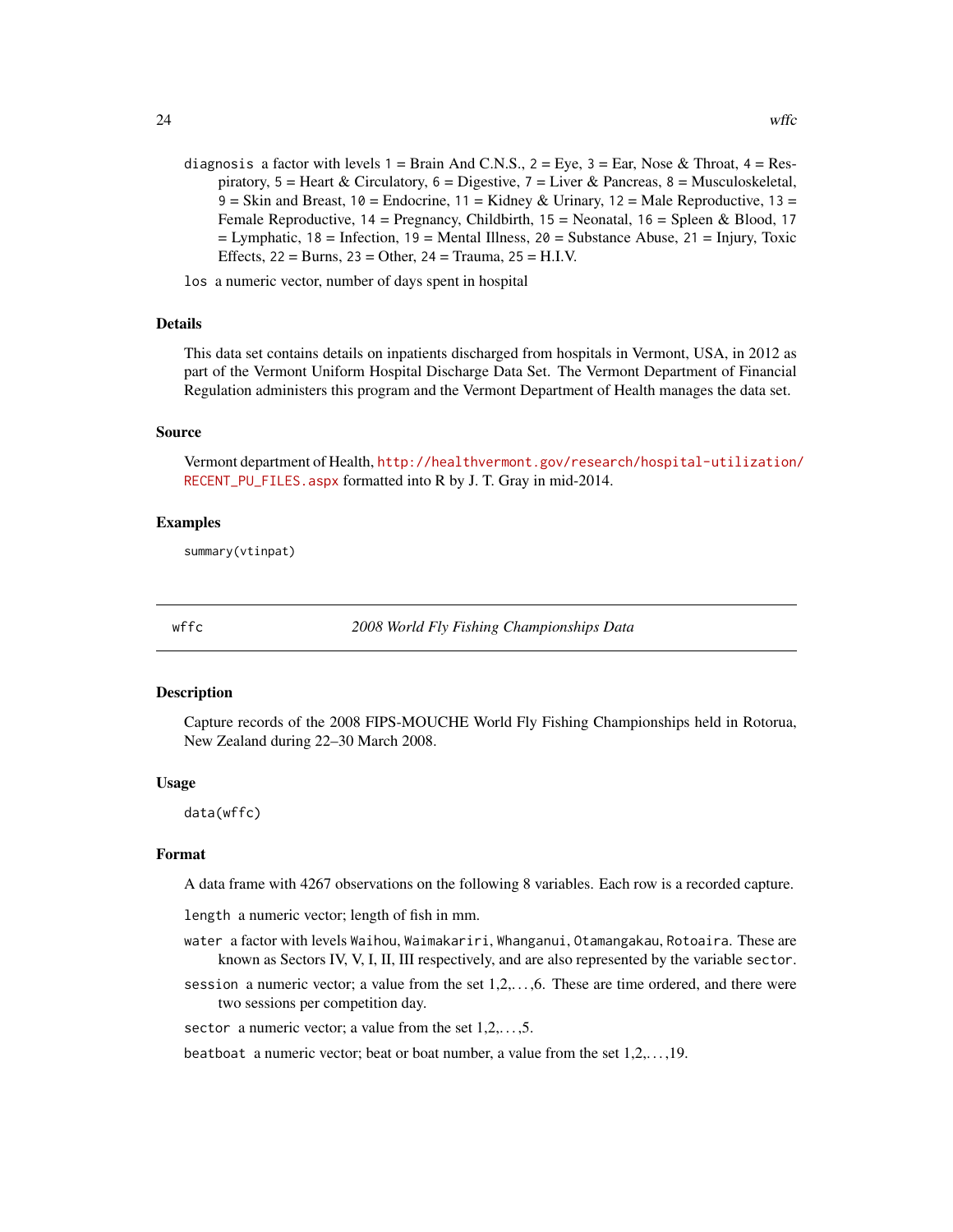- <span id="page-24-0"></span>comid a numeric vector; the competitor's ID number. Uniquely identifies each competitor. These ID numbers actually correspond to their rankings in the individual level.
- iname a character vector; the individual competitor's name.
- country a character vector; what country the competitors represented. The countries represented were Australia (AUS), Canada (CAN), Croatia (CRO), Czech Republic (CZE), England (ENG), Finland (FIN), France (FRA), Holland (NED), Ireland (IRE), Italy (ITA), Japan (JPN), Malta (MAL), New Zealand (NZL), Poland (POL), Portugal (POR), South Africa (RSA), Slovakia (SVK), USA (USA), Wales (WAL).

#### Details

Details may be obtained at Yee (2010) and Yee (2014). Here is a brief summary. The three competition days were 28–30 March. Each session was fixed at 9.00am–12.00pm and 2.30–5.30pm daily. One of the sessions was a rest session. Each of 19 teams had 5 members, called A, B, C, D and E (there was a composite team, actually). The scoring system allocated 100 points to each eligible fish (minimum length was 18 cm) and 20 points for each cm of its length (rounded up to the nearest centimeter). Thus a 181mm or 190mm fish was worth 480 points. Each river was divided into 19 contiguous downstream beats labelled 1,2,. . . ,19. Each lake was fished by 9 boats, each with two competitors except for one boat which only had one. Each competitor was randomly assigned to a beat/boat.

Competitors were ranked according to their placings at each sector-session combination, and then these placings were summed. Those with the minimum total placings were the winners, thus it was not necessarily those who had the maximum points who won. For example, in Session 1 at the Waihou River, each of the 19 competitors was ranked 1 (best) to 19 (worst) according to the point system. This is the "placing" for that session. These placings were added up over the 5 sessions to give the "total placings".

All sectors have naturally wild Rainbow trout (*Oncorhynchus mykiss*) while Lake Otamangakau and the Whanganui River also holds Brown trout (*Salmo trutta*). Only these two species were targetted. The species was not recorded electronically, however a post-analysis of the paper score sheets from the two lakes showed that, approximately, less than 5 percent were Brown trout. It may be safely assumed that all the Waihou and Waimakariri fish were Rainbow trout. The gender of the fish were also not recorded electronically, and anyway, distinguishing between male and female was very difficult for small fish.

Although species and gender data were supposed to have been collected at the time of capture the quality of these variables is rather poor and furthermore they were not recorded electronically.

Note that some fish may have been caught more than once, hence these data do not represent individual fish but rather recorded captures.

Note also that a few internal discrepancies may be found within and between the data frames [wffc](#page-23-1), [wffc.nc](#page-27-1), [wffc.indiv](#page-26-1), [wffc.teams](#page-30-1). This is due to various reasons, such as competitors being replaced by reserves when sick, fish that were included or excluded upon the local judge's decision, competitors who fished two hours instead of three by mistake, etc. The data has already been cleaned of errors and internal inconsistencies but a few may remain.

#### Source

This data frame was adapted from the WFFC's spreadsheet. Special thanks goes to Paul Dewar, Jill Mandeno, Ilkka Pirinen, and the other members of the Organising Committee of the 28th FIPS-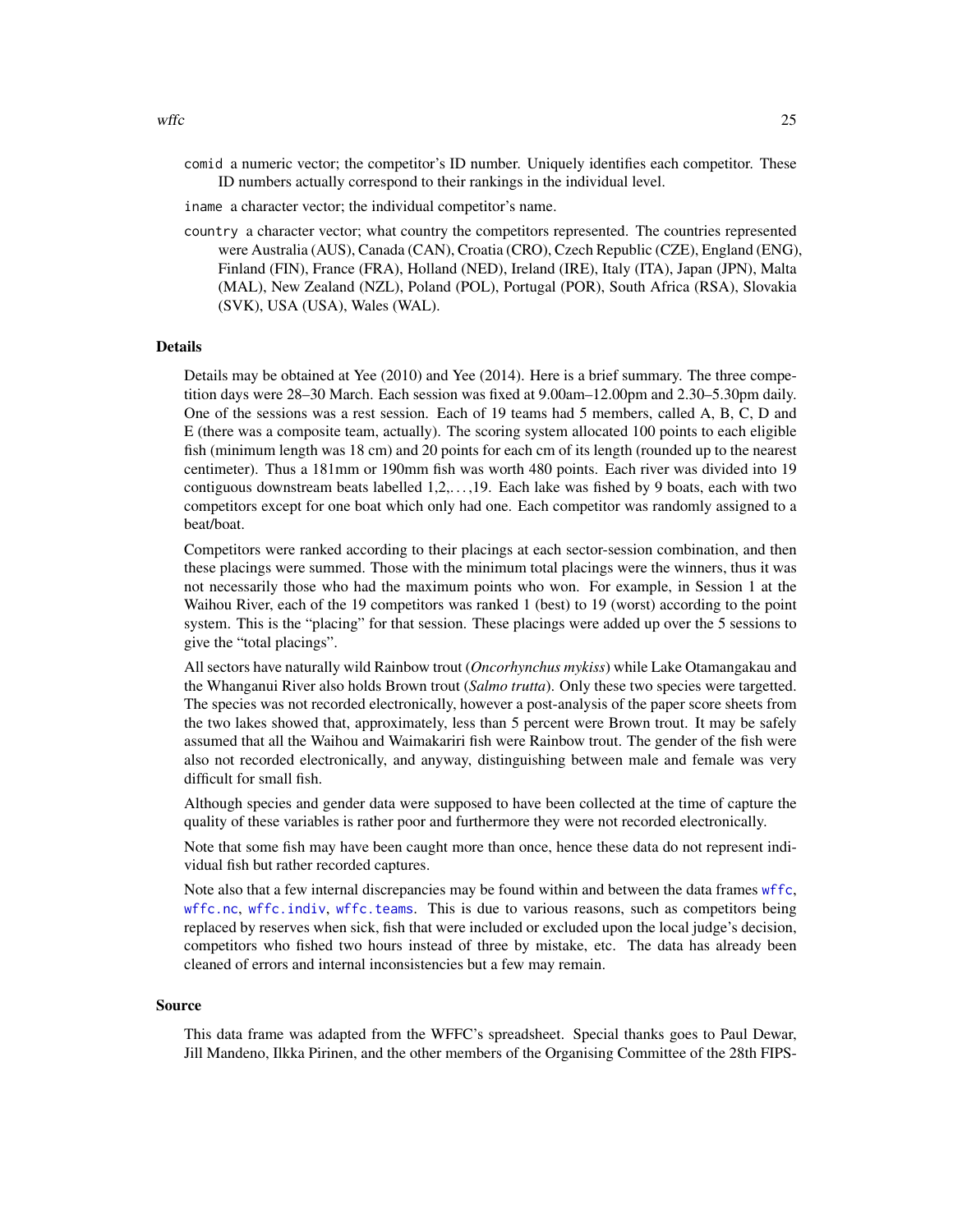<span id="page-25-0"></span>Mouche World Fly Fishing Championships for access to the data. The assistance and feedback of Colin Shepherd is gratefully acknowledged.

#### References

Yee, T. W. (2010) VGLMs and VGAMs: an overview for applications in fisheries research. *Fisheries Research*, 101, 116–126.

Yee, T. W. (2014) Scoring rules, and the role of chance: analysis of the 2008 World Fly Fishing Championships. *In preparation*.

### See Also

[wffc.indiv](#page-26-1), [wffc.teams](#page-30-1), [wffc.nc](#page-27-1), [wffc.P1](#page-28-1), [lakeO](#page-0-0).

#### Examples

```
summary(wffc)
with(wffc, table(water, session))
# Obtain some simple plots
waihou <- subset(wffc, water == "Waihou")
waimak <- subset(wffc, water == "Waimakariri")
whang <- subset(wffc, water == "Whanganui")
otam <- subset(wffc, water == "Otamangakau")
roto <- subset(wffc, water == "Rotoaira")
minlength <- min(wffc[, "length"])
maxlength <- max(wffc[, "length"])
nwater <- c("Waihou" = nrow(waihou), "Waimakariri" = nrow(waimak),
            "Whanganui" = nrow(whang), "Otamangakau" = nrow(otam),
            "Rotoaira" = nrow(roto))
## Not run:
par(mfrow = c(2, 3), las = 1)# Overall distribution of length
with(wffc, boxplot(length/10 \sim water, ylim = c(minlength, maxlength)/10,
                   border = "blue", main = "Length (cm)", cex.axis = (0.5))
# Overall distribution of LOG length
with(wffc, boxplot(length/10 ~ water, ylim = c(minlength, maxlength)/10,
                   border = "blue", log = "y", cex.axis = 0.5,
                   main = "Length (cm) on a log scale"))
# Overall distribution of number of captures
pie(nwater, border = "blue", main = "Proportion of captures",
    labels = names(mater), density = 10, col = 1:length(mater),angle = 85+30* 1: length(nwater))
# Overall distribution of number of captures
with(wffc, barplot(nwater, main = "Number of captures", cex.names = 0.5,
                   col = "lightblue")# Overall distribution of proportion of number of captures
with(wffc, barplot(nwater / sum(nwater), cex.names = 0.5, col = "lightblue",
```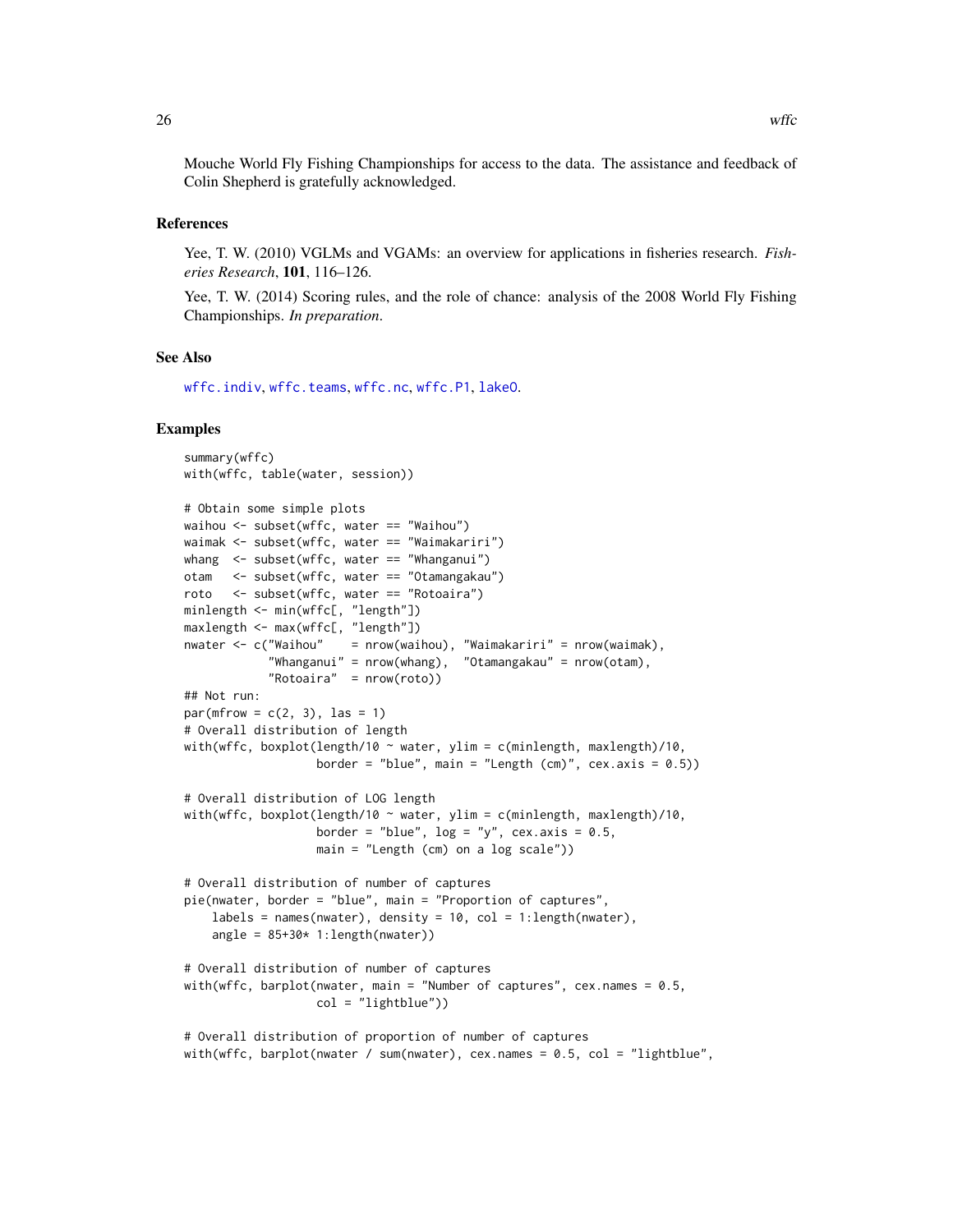<span id="page-26-0"></span>wffc.indiv 27

```
main = "Proportion of captures"))
# An interesting lake
with(roto, hist(length/10, xlab = "Fish length (cm)", col = "lightblue",
                breaks = seq(18, 70, by = 3), prob = TRUE, ylim = c(0, 0.08),
                border = "blue", ylab = "", main = "Lake Rotoaira", lwd = 2))
## End(Not run)
```
<span id="page-26-1"></span>

wffc.indiv *2008 World Fly Fishing Championships (Individual results) Data*

#### Description

Individual competitors' results of the 2008 FIPS-MOUCHE World Fly Fishing Championships held in Rotorua, New Zealand during 22–30 March 2008.

# Usage

data(wffc.indiv)

#### Format

A data frame with 99 observations on the following 8 variables. Some of these variable are described in [wffc](#page-23-1).

totalPlacings a numeric vector; these are the summed placings over the 5 sessions.

points a numeric vector.

noofcaptures a numeric vector.

longest a numeric vector.

individual a numeric vector; did the competitor fish in a team or as an individual? (one team was made of composite countries due to low numbers).

country a character vector.

iname a character vector.

comid a numeric vector.

# Details

This data frame gives the individual results of the competition. See also [wffc](#page-23-1) and [wffc.teams](#page-30-1) for more details and links.

# References

Yee, T. W. (2010) VGLMs and VGAMs: an overview for applications in fisheries research. *Fisheries Research*, 101, 116–126.

#### Examples

summary(wffc.indiv)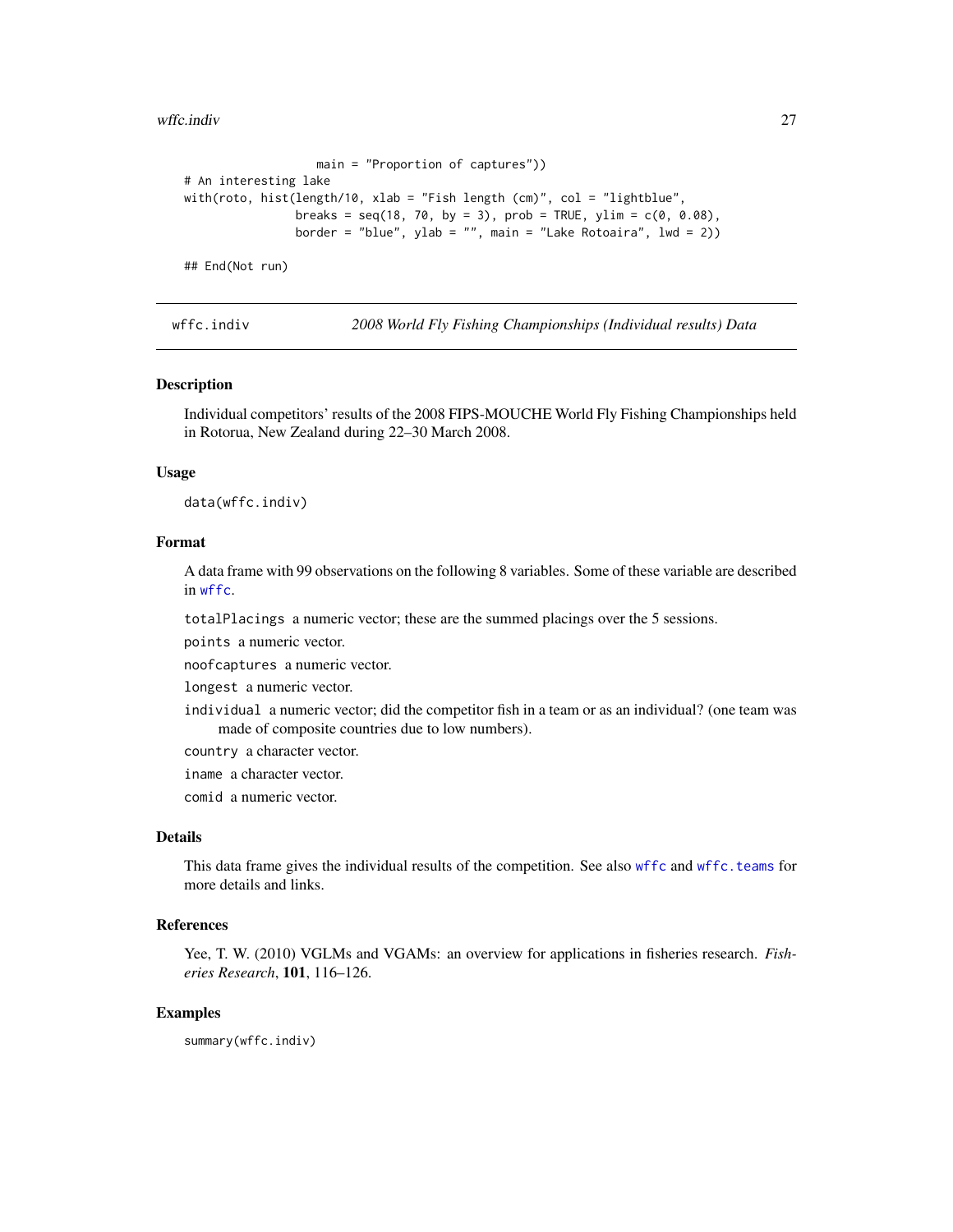#### <span id="page-27-1"></span><span id="page-27-0"></span>Description

Number of captures in the 2008 FIPS-MOUCHE World Fly Fishing Championships held in Rotorua, New Zealand during 22–30 March 2008.

# Usage

data(wffc.nc)

#### Format

A data frame with 475 observations on the following 7 variables. Most of these variable are described in [wffc](#page-23-1). Each row is sorted by sector, session and beat.

sector a numeric vector.

session a numeric vector.

beatboat a numeric vector.

numbers a numeric vector.

comid a numeric vector.

iname a character vector.

country a character vector.

# Details

This data frame was obtained by processing [wffc](#page-23-1). The key variable is numbers, which is sectorsession-beat specific.

Note that some fish may have been caught more than once, hence these data do not represent individual fish.

#### References

Yee, T. W. (2010) VGLMs and VGAMs: an overview for applications in fisheries research. *Fisheries Research*, 101, 116–126.

#### See Also

[DeLury](#page-6-1), [lakeO](#page-0-0).

#### Examples

xtabs( ~ sector + session, wffc.nc)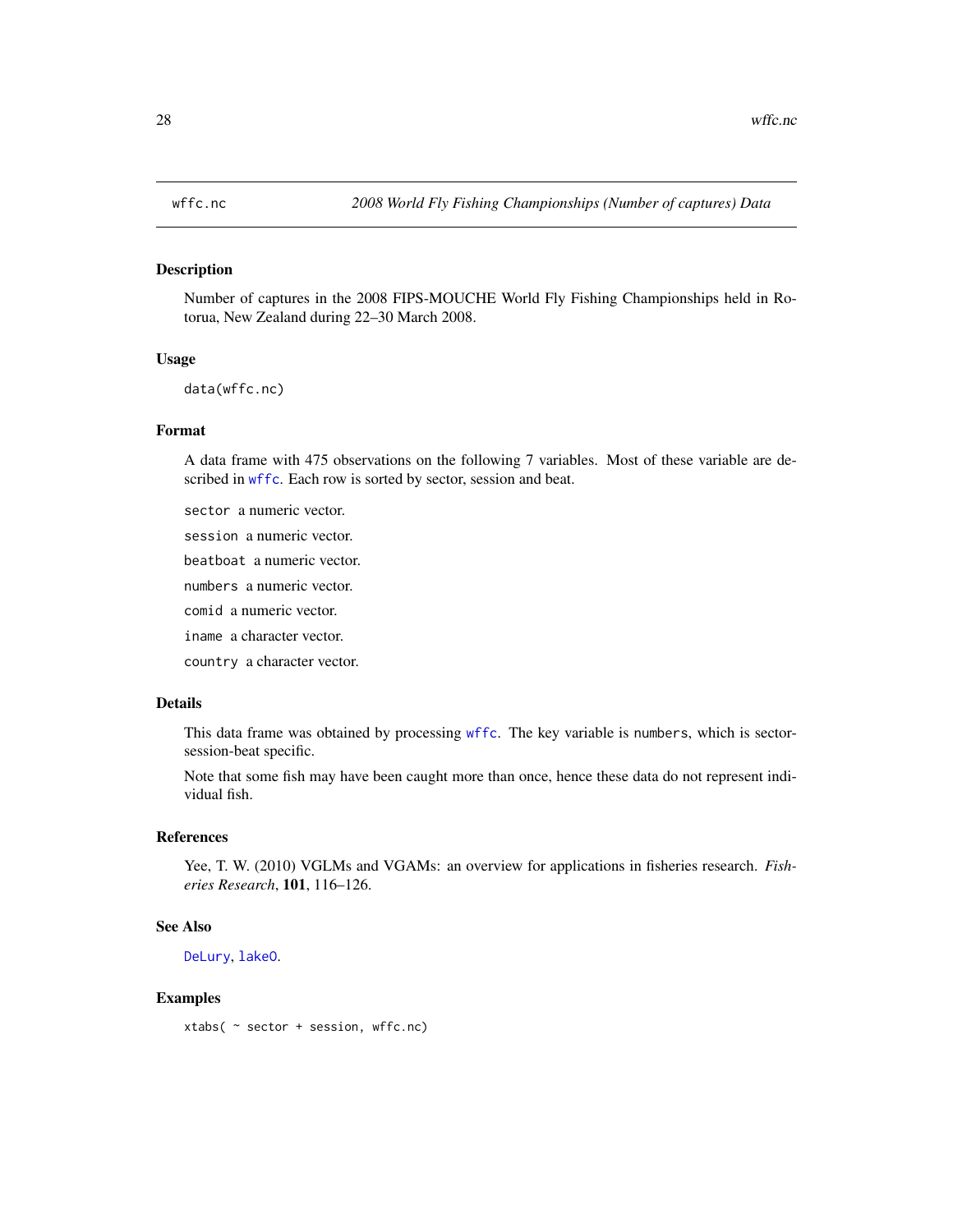<span id="page-28-0"></span>

# <span id="page-28-1"></span>Description

Point system for the 2008 World Fly Fishing Championships: current and some proposals.

#### Usage

```
wffc.P1(length, c1 = 100, min.eligible = 0.18, ppm = 2000)
wffc.P2(length, c1 = 100, min.eligible = 0.18, ppm = 2000,
        c.quad = 12700)
wffc.P3(length, c1 = 100, min.eligible = 0.18, ppm = 2000)
wffc.P1star(length, c1 = 100, min.eligible = 0.18, ppm = 2000)
wffc.P2star(length, c1 = 100, min.eligible = 0.18, ppm = 2000,
            c.quad = 12700wffc.P3star(length, c1 = 100, min.eligible = 0.18, ppm = 2000)
```
# Arguments

| length         | Length of the fish, in meters. Numeric vector.                                                                                                                                                                  |  |
|----------------|-----------------------------------------------------------------------------------------------------------------------------------------------------------------------------------------------------------------|--|
| c <sub>1</sub> | Points added to each eligible fish.                                                                                                                                                                             |  |
| min.eligible   | The 2008 WFFC regulations stipulated that the smallest eligible fish was 0.180<br>m, which is 180 mm.                                                                                                           |  |
| ppm            | Points per meter of length of the fish.                                                                                                                                                                         |  |
| c.quad         | Constants for the quadratic terms.<br>The defaults mean that a fish twice the minimum legal size will award about 50<br>percent more points compared to wffc.P1() and wffc.P1star(). See below<br>for examples. |  |

#### Details

The official website contains a document with the official rules and regulations of the competition. The function wffc.P1() implements the current WFFC point system, and is 'discrete' in that fish lengths are rounded up to the nearest centimeter (provided it is greater or equal to min.eligible m). wffc.P1star() is a continuous version of it in that it is piecewise linear with two pieces and it is discontinuous at min.eligible.

The function wffc.P2() is a new proposal which rewards catching bigger fish. It is based on a quadratic polynomial. wffc.P2star() is a continuous version of it.

The function wffc.P3() is another new proposal which rewards catching bigger fish. Named a *cumulative linear proposal*, its slope is ppm between min.eligible and  $2 \times m$  in.eligible, its slope is 2  $\star$  ppm between 2  $\star$  min.eligible and 3  $\star$  min.eligible, its slope is 3  $\star$  ppm between  $3 \times \text{min.}$  eligible and  $4 \times \text{min.}$  eligible, etc. One adds the usual c1 to each eligible fish. wffc.P3star() is a continuous version of wffc.P3().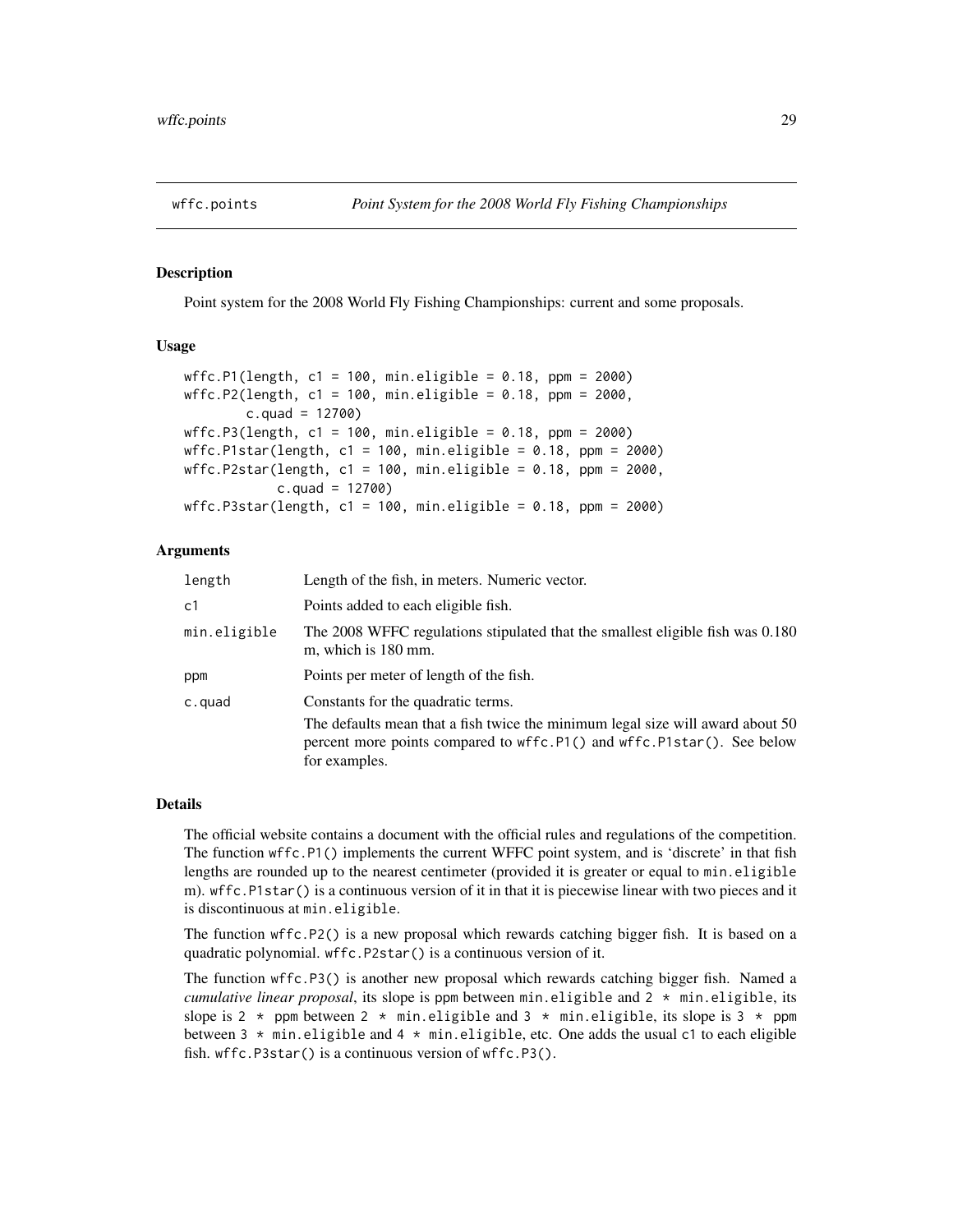<span id="page-29-0"></span>The function wffc.P4() is another new proposal which rewards catching bigger fish. Named a *cumulative linear proposal*, its slope is ppm between min.eligible and  $2 \times m$  in.eligible, its slope is 2  $\star$  ppm between 2  $\star$  min.eligible and 1.5  $\star$  min.eligible, its slope is 3  $\star$  ppm between 1.5  $*$  min.eligible and 2  $*$  min.eligible, etc. One adds the usual c1 to each eligible fish. wffc.P4star() is a continuous version of wffc.P4().

#### Value

A vector with the number of points.

#### **Note**

wffc.P2 and wffc.P2star may change in the future, as well as possibly wffc.P3 and wffc.P3star and wffc.P4 and wffc.P4star.

#### Author(s)

T. W. Yee.

# References

Yee, T. W. (2014) Scoring rules, and the role of chance: analysis of the 2008 World Fly Fishing Championships. *In preparation*.

#### See Also

[wffc](#page-23-1).

#### Examples

```
## Not run: fishlength <- seq(0.0, 0.72, by = 0.001)
plot(fishlength, wffc.P2star(fishlength), type = "l", col = "blue",
     \text{las} = 1, \text{lty} = \text{"dashed",} \text{Ind} = 2, \text{las} = 1, \text{cex}.\text{main} = 0.8,
     xlab = "Fish length (m)", ylab = "Competition points",
     main = "Current (red) and proposed (blue and green) WFFC point system")
lines(fishlength, wffc.P1star(fishlength), type = "l", col = "red", lwd = 2)
lines(fishlength, wffc.P3star(fishlength), type = "l", col = "darkgreen",
      lwd = 2, lty = "dashed")lines(fishlength, wffc.P4star(fishlength), type = "l", col = "orange",
      1wd = 2, 1ty = "dashed")abline(v = (1:4) * 0.18, 1ty = "dotted")abline(h = (1:13) * wffc.P1star(0.18), lty = "dotted")## End(Not run)
# Successive slopes:
(wffc.P1star((2:8)*0.18) - wffc.P1star((1:7)*0.18)) / (0.18 * 2000)
(wffc.P3star((2:8)*0.18) - wffc.P3star((1:7)*0.18)) / (0.18 * 2000)
(wffc.P4star((2:8)*0.18) - wffc.P4star((1:7)*0.18)) / (0.18 * 2000)
# More successive slopes:
MM2 < -0.18 / 2ind1 < -2:12
```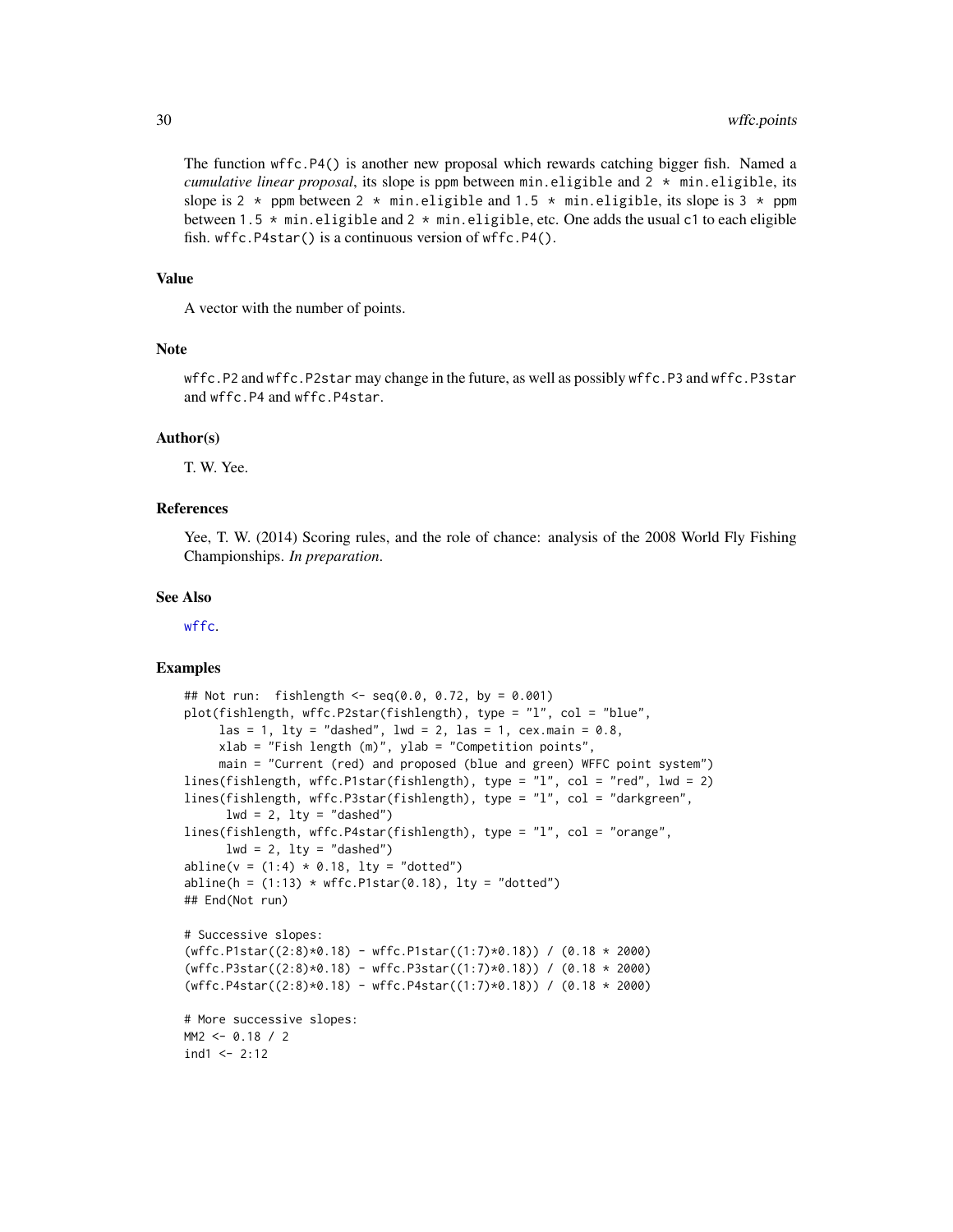#### <span id="page-30-0"></span>wffc.teams 31

```
(wffc.P4star((ind1)*MM2) - wffc.P4star((ind1-1)*MM2)) / (MM2 * 2000)
# About 50 percent more points:
wffc.P2 (2 * 0.18) / wffc.P1 (2 * 0.18)wffc.P2star(2 * 0.18) / wffc.P1star(2 * 0.18)
```
<span id="page-30-1"></span>wffc.teams *2008 World Fly Fishing Championships (Team results) Data*

#### Description

Team results of the 2008 FIPS-MOUCHE World Fly Fishing Championships held in Rotorua, New Zealand during 22–30 March 2008.

#### Usage

data(wffc.teams)

# Format

A data frame with 18 observations on the following 5 variables. Some of these variable are described in [wffc](#page-23-1).

country a character vector.

totalPlacings a numeric vector; these are the summed placings over the 5 sessions and 5 team members.

points a numeric vector; see [wffc](#page-23-1).

noofcaptures a numeric vector.

longestfish a numeric vector.

#### Details

This data frame gives the team results of the competition. See also [wffc](#page-23-1) and [wffc.indiv](#page-26-1) for more details and links.

# Examples

wffc.teams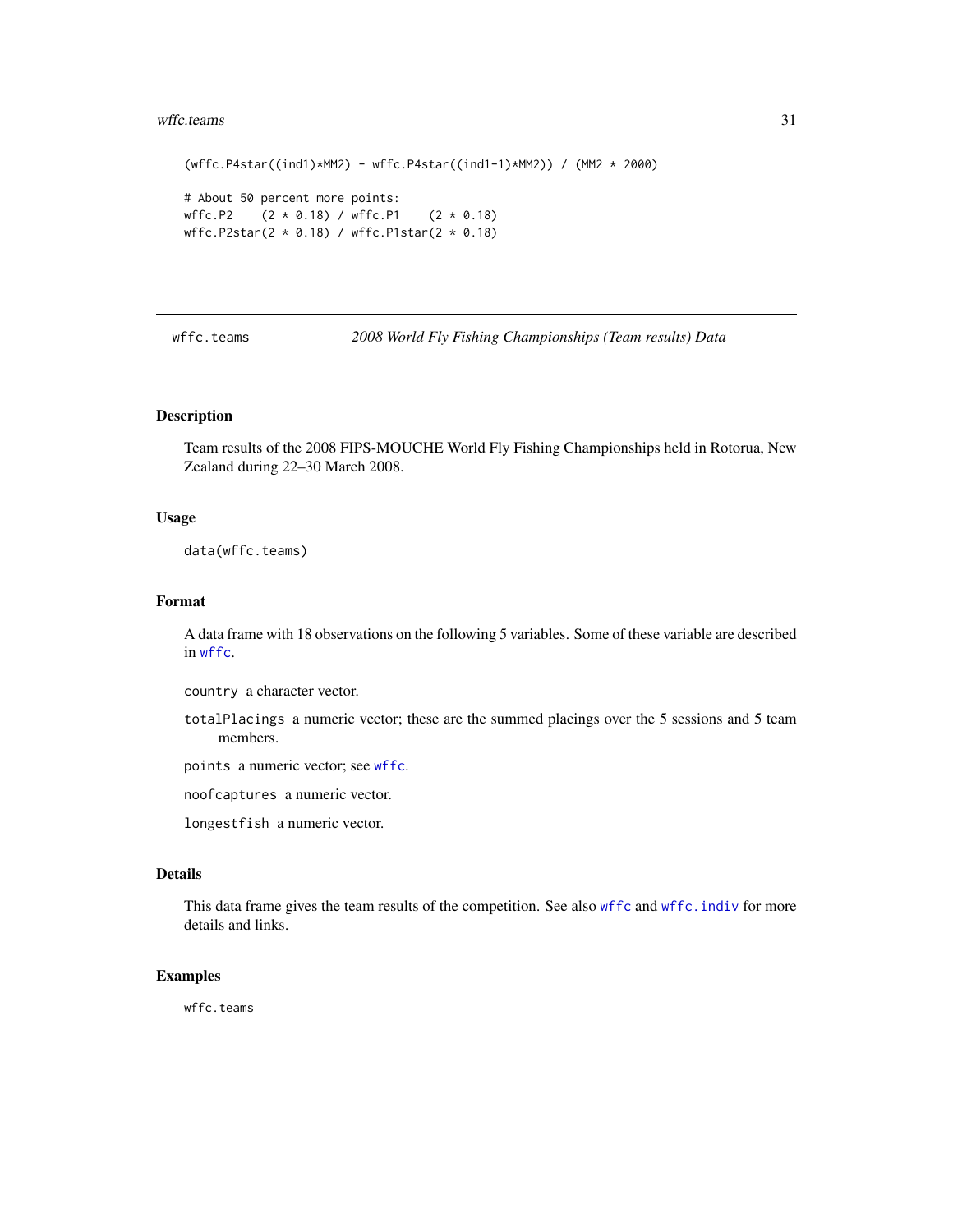#### <span id="page-31-0"></span>**Description**

A cross-sectional data set of a workforce company, plus another health survey, in New Zealand during the 1990s,

### Usage

data(xs.nz)

#### Format

A data frame with 10529 observations on the following 58 variables. For binary variables, a "1" or TRUE means yes, and "0" or FALSE means no. Also, "D" means don't know, and "-" means not applicable. The pregnancy questions were administered to women only.

- regnum a numeric vector, a unique registration number. This differs from their original registration number, and the rows are sorted by their new registration number.
- study1 a logical vector, Study 1 (workforce) or Study 2?
- age a numeric vector, age in years.
- sex a factor with levels F and M.
- pulse a numeric vector, beats per minute.
- sbp a numeric vector, systolic blood pressure (mm Hg).
- dbp a numeric vector, diastolic blood pressure (mm Hg).
- cholest a numeric vector, cholesterol (mmol/L).
- height a numeric vector, in m.
- weight a numeric vector, in kg.
- fh.heartdisease a factor with levels 0, 1, D. Has a family history of heart disease (heart attack, angina, or had a heart bypass operation) within the immediate family (brother, sister, father or mother, blood relatives only)? Note that D means: do not know.
- fh.age a factor, following from fh.heartdisease, if yes, how old was the family member when it happened (if more than one family member, give the age of the youngest person)?
- fh.cancer a factor with levels 0, 1, D. Has a family history of cancer within the immediate family (blood relatives only)? Note that D means: do not know.
- heartattack a numeric vector, have you ever been told by a doctor that you have had a heart attack ("coronary")?
- stroke a numeric vector, have you ever been told by a doctor that you have had a stroke?
- diabetes a numeric vector, have you ever been told by a doctor that you have had diabetes?
- hypertension a numeric vector, have you ever been told by a doctor that you have had high blood pressure (hypertension)?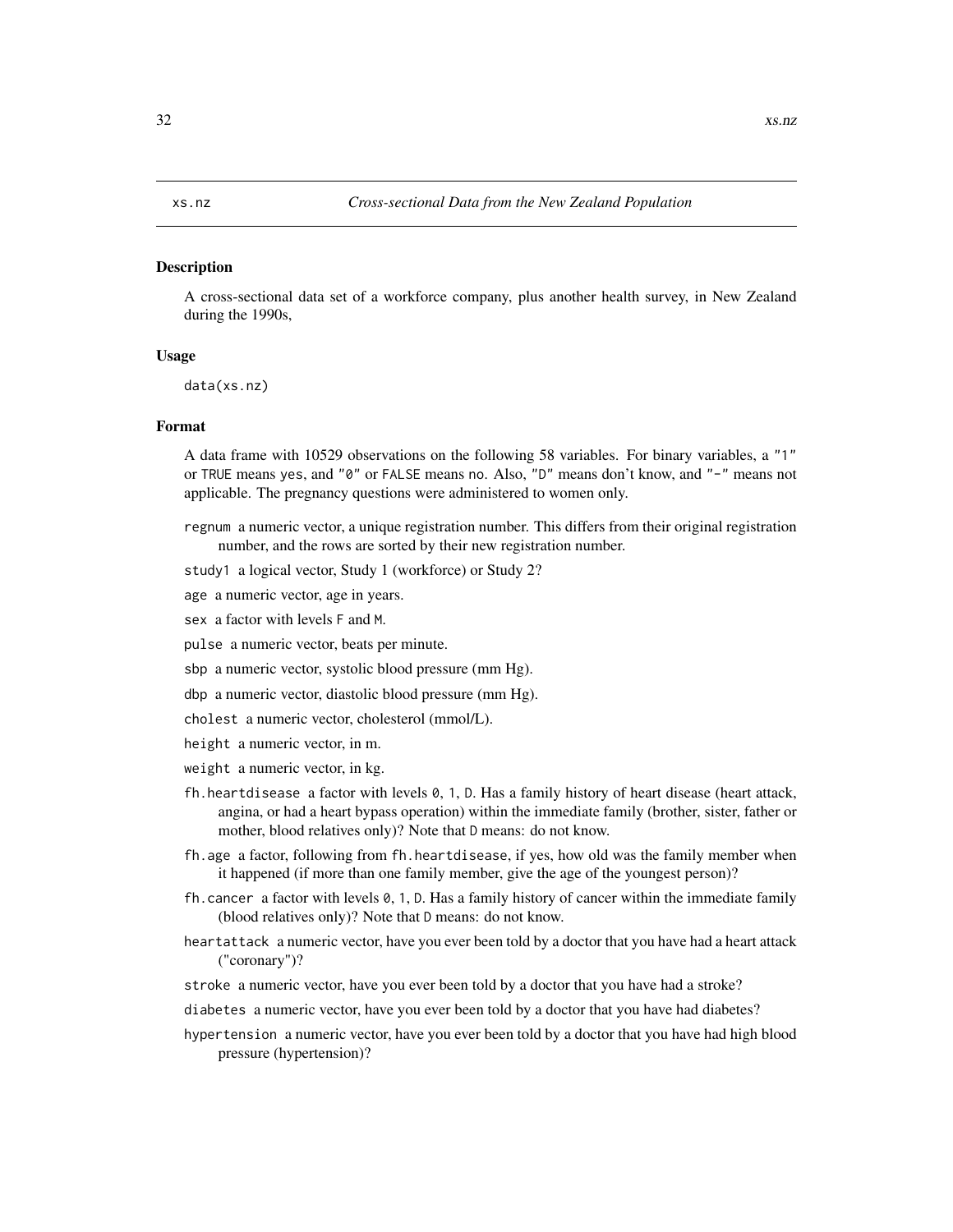highchol a numeric vector, have you ever been told by a doctor that you have had high cholesterol?

asthma a numeric vector, have you ever been told by a doctor that you have had asthma?

cancer a numeric vector, have you ever been told by a doctor that you have had cancer?

acne a numeric vector, have you ever received treatment from a doctor for acne (pimples)?

sunburn a numeric vector, have you ever received treatment from a doctor for sunburn?

- smokeever a numeric vector, have you ever smoked tailor-made or roll-you-own cigarettes once a week or more?
- smokenow a numeric vector, do you smoke tailor-made or roll-you-own cigarettes now?
- smokeagequit a factor, if no to smokenow, how old were you when you stopped smoking?
- smokeyears a numeric vector, if yes to smokeever, for how many years altogether have you smoked tailor-made or roll-you-own cigarettes?
- drinkmonth a numeric vector, do you drink alcohol once a month or more?
- drinkfreqweek a numeric vector, if yes to drinkmonth, about how often do you drink alcohol (days per week)? Note: 0.25 is once a month, 0.5 is once every two weeks, 1 is once a week, 2.5 is 2-3 days a week, 4.5 is 4-5 days a week, 6.5 is 6-7 days a week.

Further note: 1 can, small bottle or handle of beer or home brew = 1 drink, 1 quart bottle of beer  $= 2$  drinks, 1 jug of beer  $= 3$  drinks, 1 flagon/peter of beer  $= 6$  drinks, 1 glass of wine, sherry  $= 1$  drink, 1 bottle of wine  $= 6$  drinks, 1 double nip of spirits  $= 1$  drink.

- drinkweek a numeric vector, how many drinks per week, on average. This is the average daily amount of drinks multiplied by the frequency of drinking per week. See drinkfreqweek on what constitutes a 'drink'.
- drinkmaxday a numeric vector, in the last three months, what is the largest number of drinks that you had on any one day? Warning: some values are considered unrealistically excessive.
- pregnant a factor, have you ever been pregnant for more than 5 months?
- pregfirst a factor, if yes to pregnant, how old were you when your first baby was born (or you had a miscarriage after 5 months)?
- preglast a factor, how old were you when your last baby was born (or you had a miscarriage after 5 months)?

babies numeric, how many babies have you given birth to?

moody a numeric vector, does your mood often go up or down?

miserable a numeric vector, do you ever feel 'just miserable' for no reason?

hurt a numeric vector, are your feelings easily hurt?

fedup a numeric vector, do you often feel 'fed up'?

nervous a numeric vector, would you call yourself a nervous person?

worrier a numeric vector, are you a worrier?

worry a numeric vector, do you worry about awful things that might happen?

tense a numeric vector, would you call yourself tense or 'highly strung'?

embarrassed a numeric vector, do you worry too long after an embarrassing experience?

nerves a numeric vector, do you suffer from 'nerves'?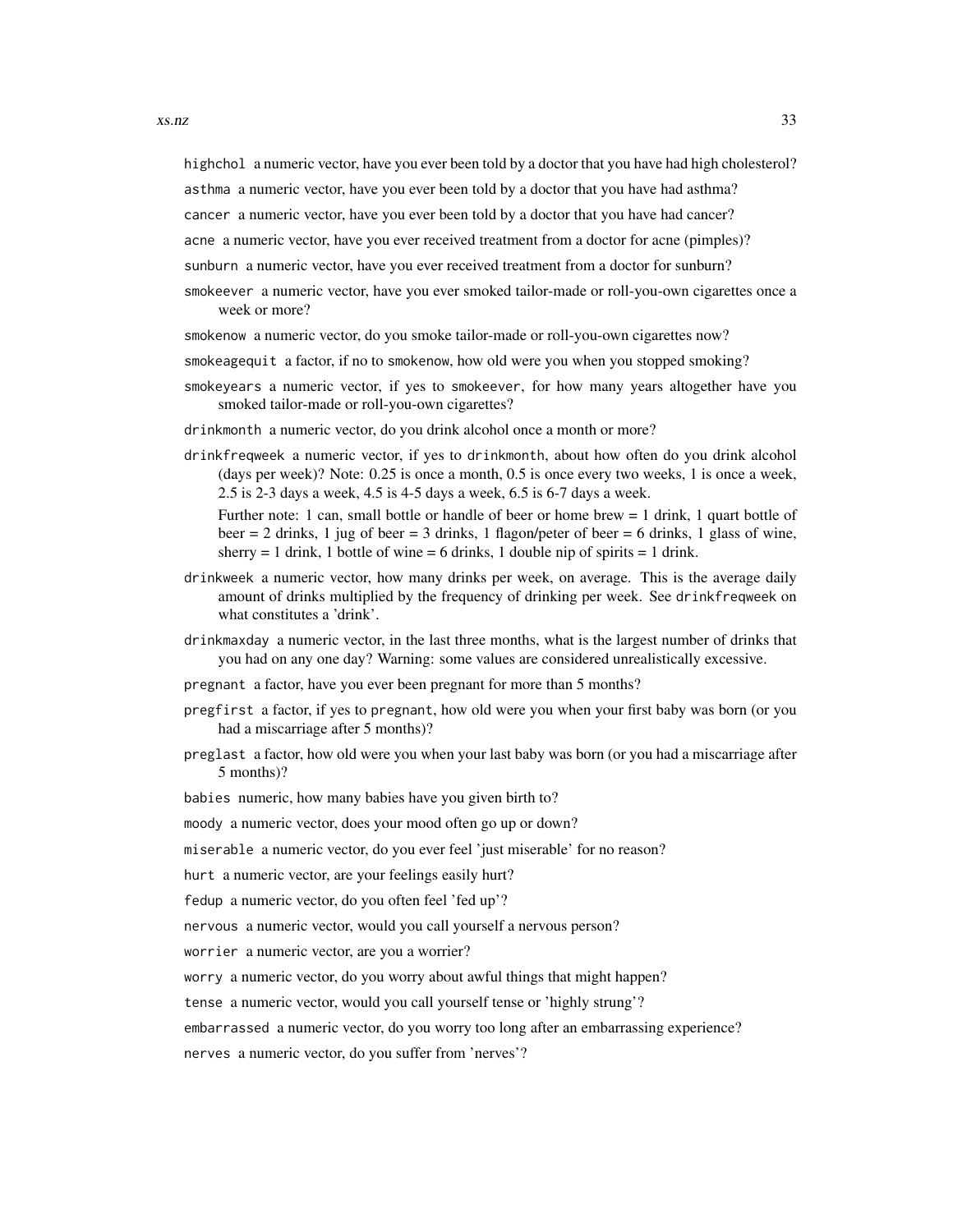- nofriend a numeric vector, do you have a friend or family member that you can talk to about problems or worries that you may have? The value 1 effectively means "no", i.e., s/he has no friend or friends.
- depressed a numeric vector, in your lifetime, have you ever had two weeks or more when nearly every day you felt sad or depressed?
- exervig a numeric vector, how many hours per week would you do any vigorous activity or exercise either at work or away from work that makes you breathe hard and sweat? Values here ought be be less than 168.
- exermod a numeric vector, how many hours per week would you do any moderate activity or exercise such as brisk walking, cycling or mowing the lawn? Values here ought be be less than 168.
- feethour a numeric vector, on an average work day, how long would you spend on your feet, either standing or moving about?
- ethnicity a factor with 4 levels, what ethnic group do you belong to? European = European (NZ European or British or other European), Maori = Maori, Polynesian = Pacific Island Polynesian, Other = Other (Chinese, Indian, Other).
- sleep a numeric vector, how many hours do you usually sleep each night?
- snore a factor with levels 0, 1, D. Do you usually snore? Note that D means: do not know.
- cat a numeric vector, do you have a household pet cat?
- dog a numeric vector, do you have a household pet dog?
- hand a factor with levels right = right,  $left = left$ , both = either. Are you right-handed, lefthanded, or no preference for left or right?
- numhouse an ordered factor with 4 levels:  $1 = 1$ ,  $2 = 2$ ,  $3 = 3$ ,  $4 + 1 = 6$  four or more. how many people (including yourself) usually live in your house?
- marital a factor with 4 levels: single = single, married = married or living with a partner, separated = separated or divorced, widowed = widowed.
- educ an ordered factor with 4 levels: primary = Primary school, secondary = High school/secondary school,  $polytechnic = Polytechnic$  or similar, university = University. What was the highest level of education you received?

#### Details

The data frame is a subset of the entire data set which was collected from a confidential selfadministered questionnaire administered in a large New Zealand workforce observational study conducted during 1992–3. The data were augmented by a second study consisting of retirees. The data can be considered a reasonable representation of the white male New Zealand population in the early 1990s. There were physical, lifestyle and psychological variables that were measured. The psychological variables were headed "Questions about your feelings".

Although some data cleaning was performed and logic checks conducted, anomalies remain. Some variables, of course, are subject to a lot of measurement error and bias. It is conceivable that some participants had poor reading skills!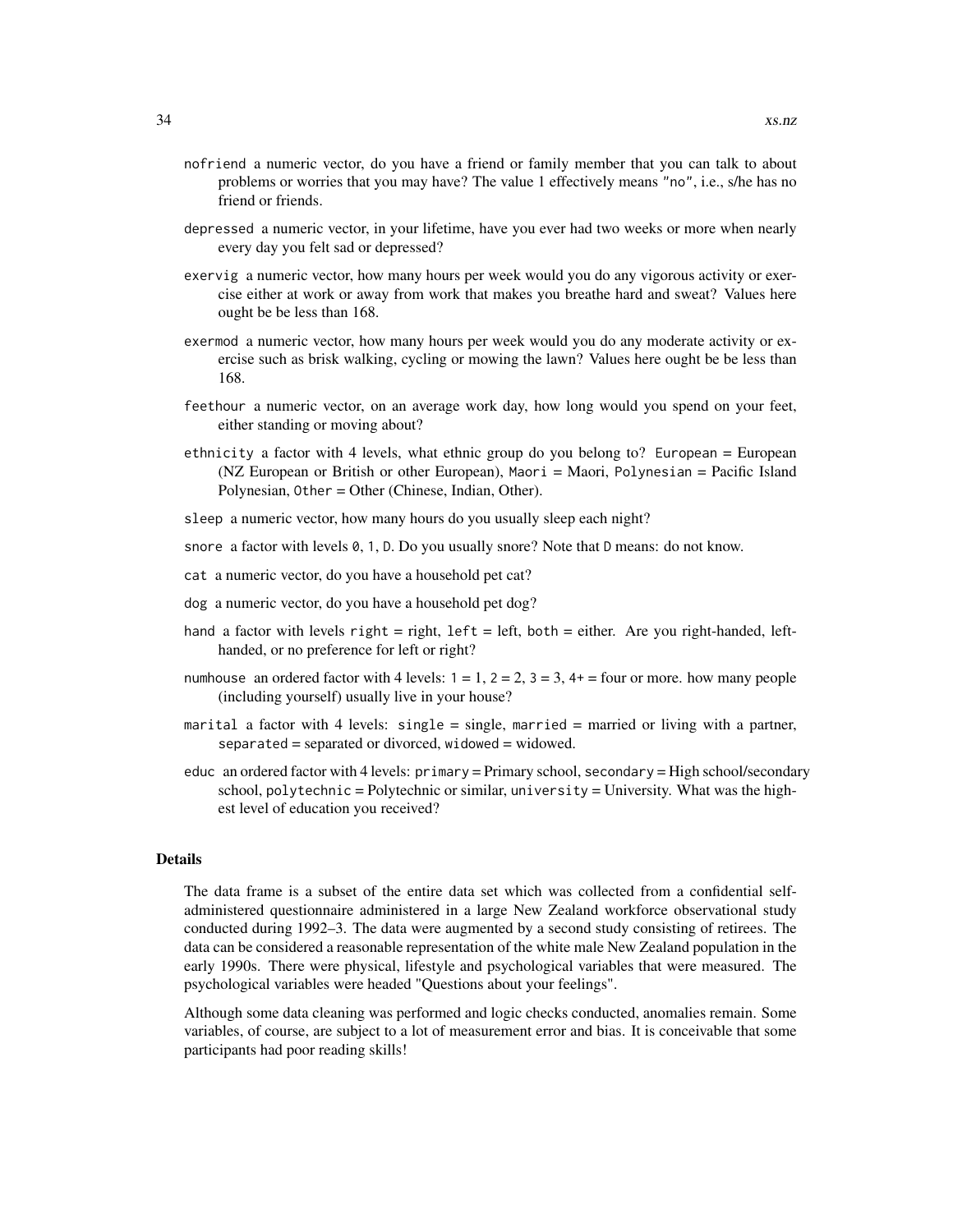#### <span id="page-34-0"></span> $x \sin z$  35

# Warning

More variables may be added in the future and these may be placed in any column position. Therefore references such as xs.nz[, 12] are dangerous. Also, variable names may change in the future as well as their format or internal structure, e.g., factor versus numeric.

#### Note

More error checking are needed for the pregnancy and smoking variables.

# Source

Originally, Clinical Trials Research Unit, University of Auckland, New Zealand, [http://www.](http://www.ctru.auckland.ac.nz) [ctru.auckland.ac.nz](http://www.ctru.auckland.ac.nz). Originally much of the error checking and formatting was performed by Stephen Vander Hoorn. Lately (2014), more changes and error checks were made to the data by James T. Gray.

#### References

MacMahon, S., Norton, R., Jackson, R., Mackie, M. J., Cheng, A., Vander Hoorn, S., Milne, A., McCulloch, A. (1995) Fletcher Challenge-University of Auckland Heart & Health Study: design and baseline findings. *New Zealand Medical Journal*, 108, 499–502.

#### See Also

[chest.nz](#page-0-0).

#### Examples

data(xs.nz) summary(xs.nz)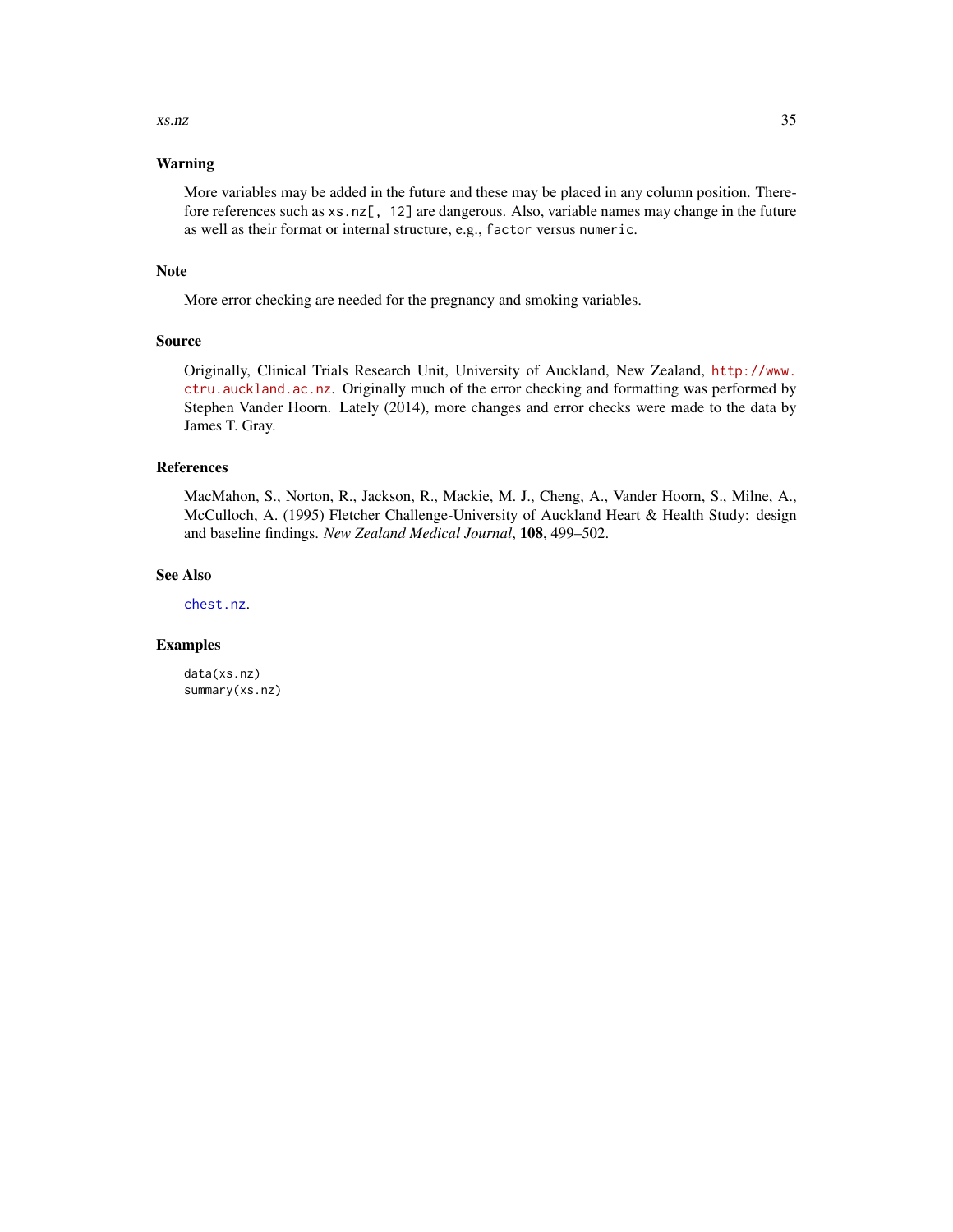# <span id="page-35-0"></span>Index

∗Topic datasets  $bb.de, 3$  $bb.de, 3$ belcap , [4](#page-3-0) crashf.au , [5](#page-4-0) crime.us , [6](#page-5-0) exam1 , [10](#page-9-0) hued , [11](#page-10-0) huie , [12](#page-11-0) huse, [13](#page-12-0) oly12 , [14](#page-13-0) prison.us , [15](#page-14-0) profs.nz , [17](#page-16-0) rugby , [18](#page-17-0) students.tw, [18](#page-17-0) trapO , [20](#page-19-0) ugss , [22](#page-21-0) vtinpat, [23](#page-22-0) wffc , [24](#page-23-0) wffc.indiv, [27](#page-26-0) wffc.nc, [28](#page-27-0) wffc.teams , [31](#page-30-0) xs.nz , [32](#page-31-0) ∗Topic models DeLury, [7](#page-6-0) VGAMdata-package, [2](#page-1-0) wffc.points , [29](#page-28-0) ∗Topic package VGAMdata-package , [2](#page-1-0) ∗Topic regression VGAMdata-package , [2](#page-1-0) as.Date , *[14](#page-13-0)*  $bb.$ de,  $3$ belcap , [4](#page-3-0) binomialff , *[10](#page-9-0)*

chest.nz , *[35](#page-34-0)* crashf.au , [5](#page-4-0) crime.us , [6](#page-5-0)

DeLury , [7](#page-6-0) , *[28](#page-27-0)* exam1 , [10](#page-9-0) hued , [11](#page-10-0) , *[12](#page-11-0) , [13](#page-12-0)* huie , *[12](#page-11-0)* , [12](#page-11-0) , *[13](#page-12-0)* huse , *[12](#page-11-0)* , [13](#page-12-0) lakeO , *[21](#page-20-0)* , *[26](#page-25-0)* , *[28](#page-27-0)* lm , *[8](#page-7-0)* oly12 , [14](#page-13-0) prison.us , [15](#page-14-0) profs.nz , [17](#page-16-0) rcim , *[10](#page-9-0)* rugby , [18](#page-17-0) students.tw , [18](#page-17-0) trapO , [20](#page-19-0) ugss , [22](#page-21-0) VGAMdata *(*VGAMdata-package *)* , [2](#page-1-0) VGAMdata-package , [2](#page-1-0) vtinpat , [23](#page-22-0) wffc , [24](#page-23-0) , *[25](#page-24-0)* , *[27,](#page-26-0) [28](#page-27-0)* , *[30](#page-29-0) , [31](#page-30-0)* wffc.indiv , *[25](#page-24-0) , [26](#page-25-0)* , [27](#page-26-0) , *[31](#page-30-0)* wffc.nc , *[9](#page-8-0)* , *[25](#page-24-0) , [26](#page-25-0)* , [28](#page-27-0) wffc.P1 , *[26](#page-25-0)* wffc.P1 *(*wffc.points *)* , [29](#page-28-0) wffc.P1star *(*wffc.points *)* , [29](#page-28-0) wffc.P2 *(*wffc.points *)* , [29](#page-28-0) wffc.P2star *(*wffc.points *)* , [29](#page-28-0) wffc.P3 *(*wffc.points *)* , [29](#page-28-0) wffc.P3star *(*wffc.points *)* , [29](#page-28-0) wffc.P4 *(*wffc.points *)* , [29](#page-28-0) wffc.P4star *(*wffc.points *)* , [29](#page-28-0) wffc.points , [29](#page-28-0)